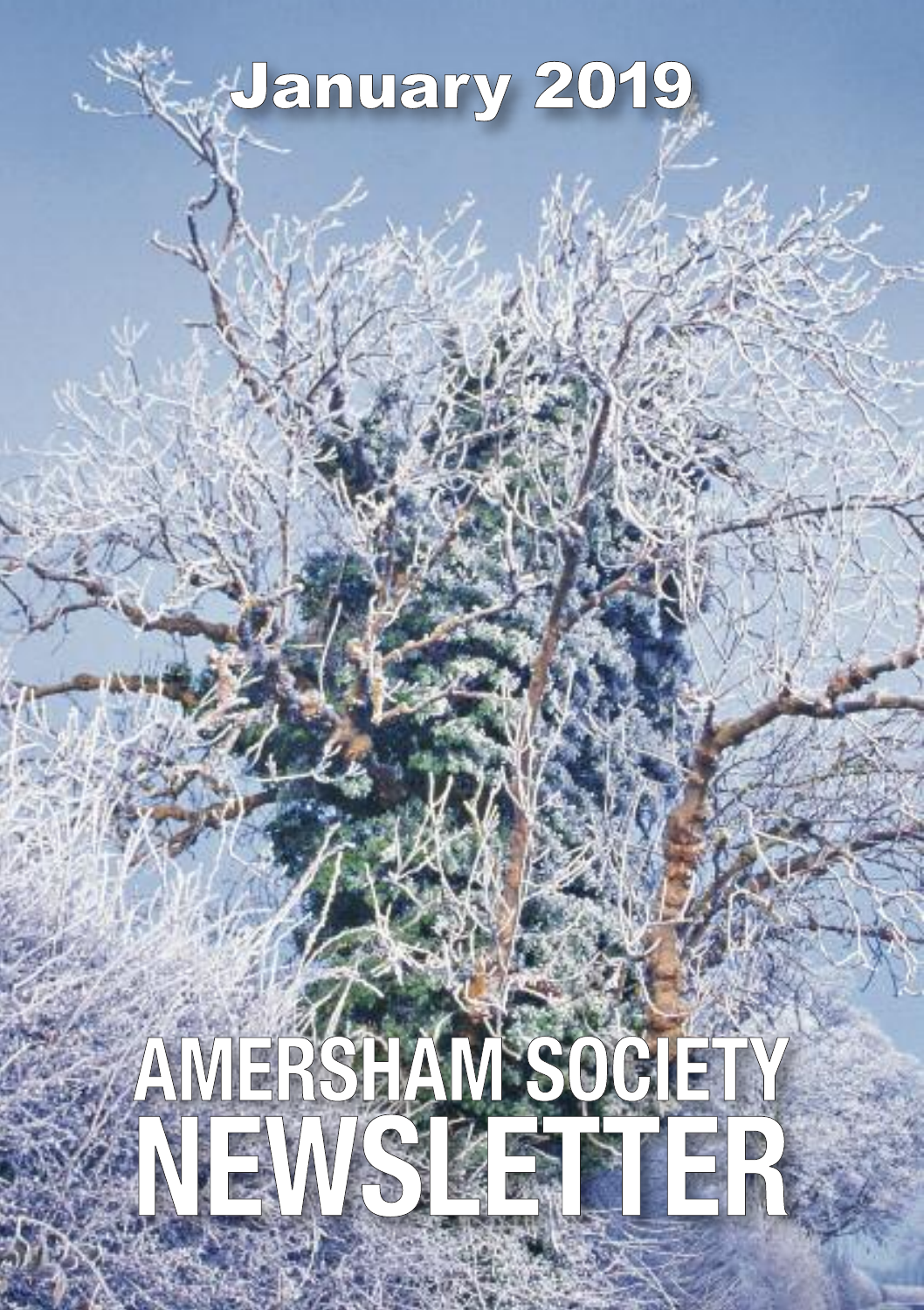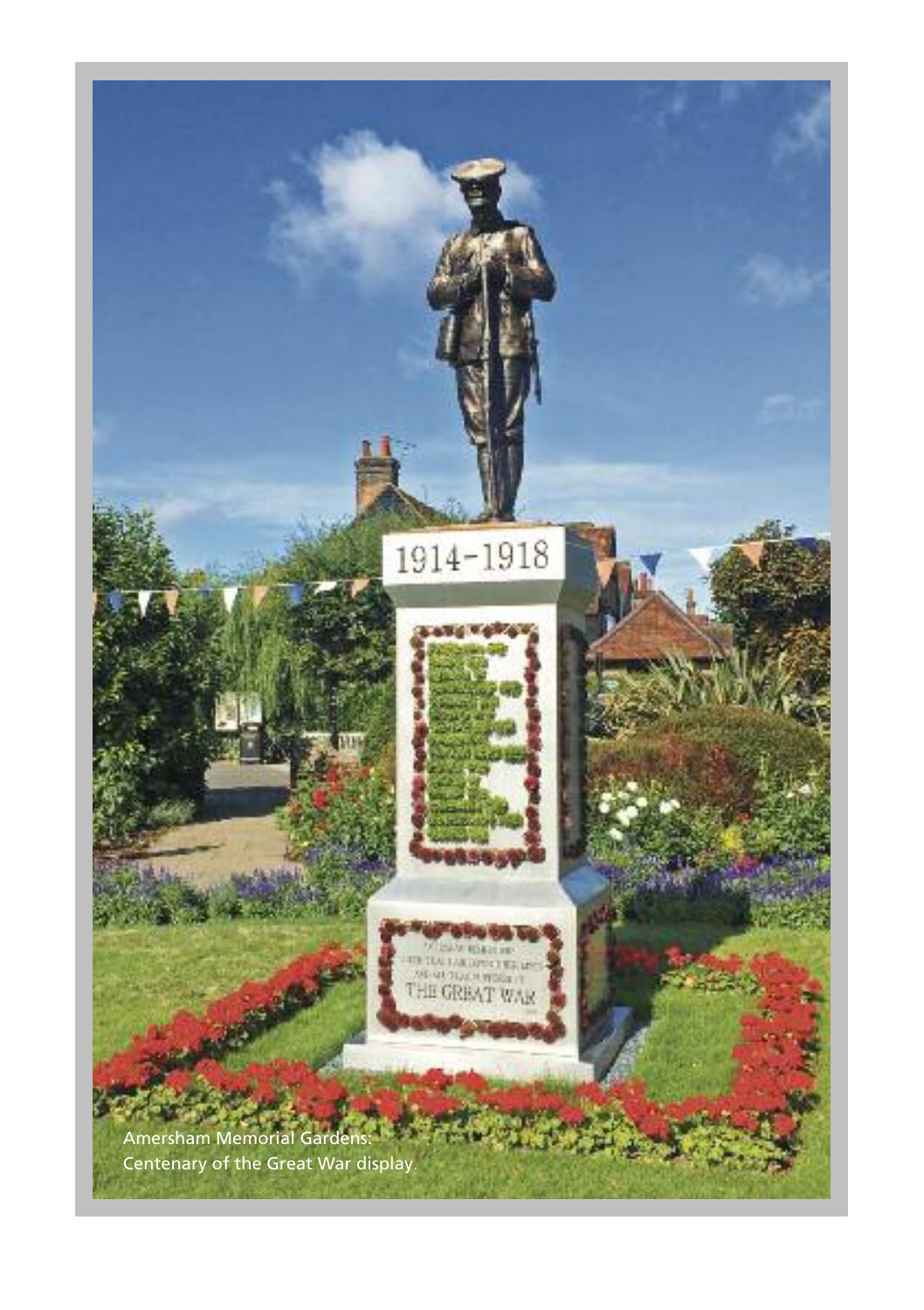#### **CONTENTS**

- 02 **Report from the Chair**
- 04 **Sir John Johnson**
- 05 **The Amersham Band** Report by Peter Borrows.
- 08 **Civilian Internees in World War 1** Report by John Suckling.
- 11 **Society Outing to St Mary's Church, Fairford and Buscot Park, Oxfordhire** Details and Application form for outing on Thursday 13th June 2019.
- 15 **Subscriptions** Dr Peter Borrows.
- 16 **River Misbourne Survey Report** Report by Tim Harmer.
- 18 **Museum News** Report by the curator Emily Toettcher.
- 22 **New Map for Old Town** Report by Edward Copisarow.
- 24 **Amersham Memorial Gardens** Centenary of the Great War.

#### **Newsboard**

Cover photograph by John Tyler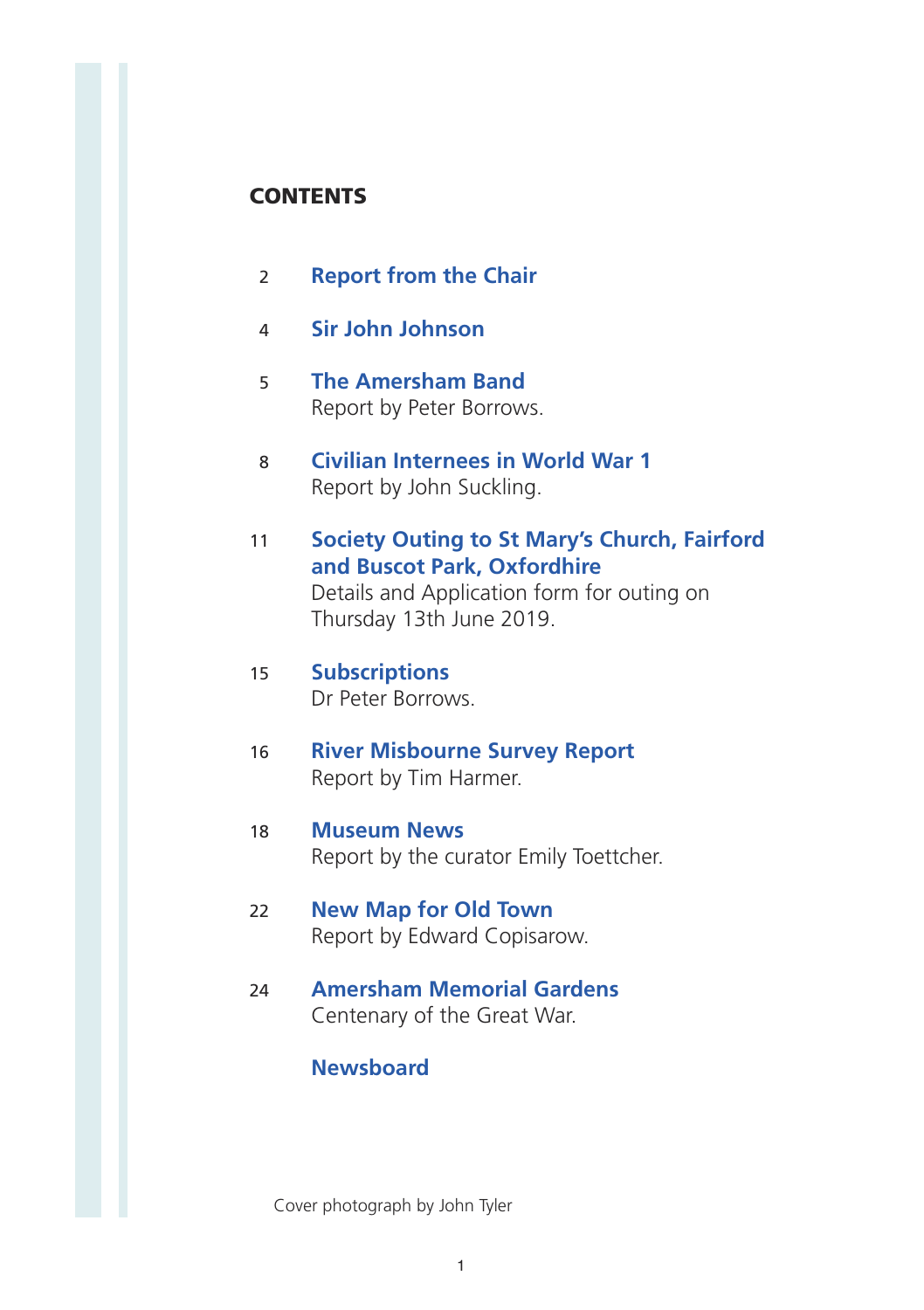# **Report from the Chair**

At the time of writing this Report I have been in this Chair for just five weeks. Three Committee Members had indicated before the AGM that they planned to stand down in October. They were Martin Pounce, Chair, Andrew Stephens, Vice Chair and Tim Harmer who was responsible for river monitoring and coordinating the street cleaning. I am glad to have this opportunity now to thank them all for their contributions to the work of the Society. In particular Martin carried out his role as Chair with great energy and commitment over the past four years and has made sure during this time that the Society contributed to the debates on various local issues, particularly planning. Martin was also part of the Town Map Project group. The Map was installed by the Memorial Gardens and in the car park, where it is viewed by many visitors and residents every day.

*(See also Edward Copisarow's article in this Newsletter).*

 Five committee members were elected. They are as follows: Dorothy Symes, Chair will continue to be part of the Events team and is at present Newsletter Editor; Edward Copisarow, Vice Chair with responsibility for liaison with Amersham Museum and coordinating local history projects;

Geraldine Marshall-Andrew, will continue as Hon Secretary and coordinator of the Society's response

to planning applications, also as a member of the Events team; David Atkinson Hon. Treasurer has returned to the Committee; Peter Borrows will continue as Membership Secretary and has also agreed to post some news on the web site and to issue e-alerts, until a new Website Manager is appointed.

 In addition although Tim Harmer no longer wishes to be on the committee, he has agreed to continue the regular revue and report on the River Misbourne and to liaise with Serco.

 As well as the regular programme of talks at the Kings Chapel and the summer outing, the committee together also helped to organise several well attended events. Thanks to the wonderful weather in the summer and the autumn two of our events could be held out of doors.

 I have looked at some of the back numbers of the Newsletter and have been struck by how often the same issues have been addressed over the years, traffic parking, street cleaning, the cleanliness of the river Misbourne, the state of the Market Hall and, you guessed it, the need for new committee members to replace those who have retired. During 2019, we expect these issues to continue to be important, and shall monitor particularly carefully the planning applications, any proposals for parking management, plans for the Market Hall and also street cleaning.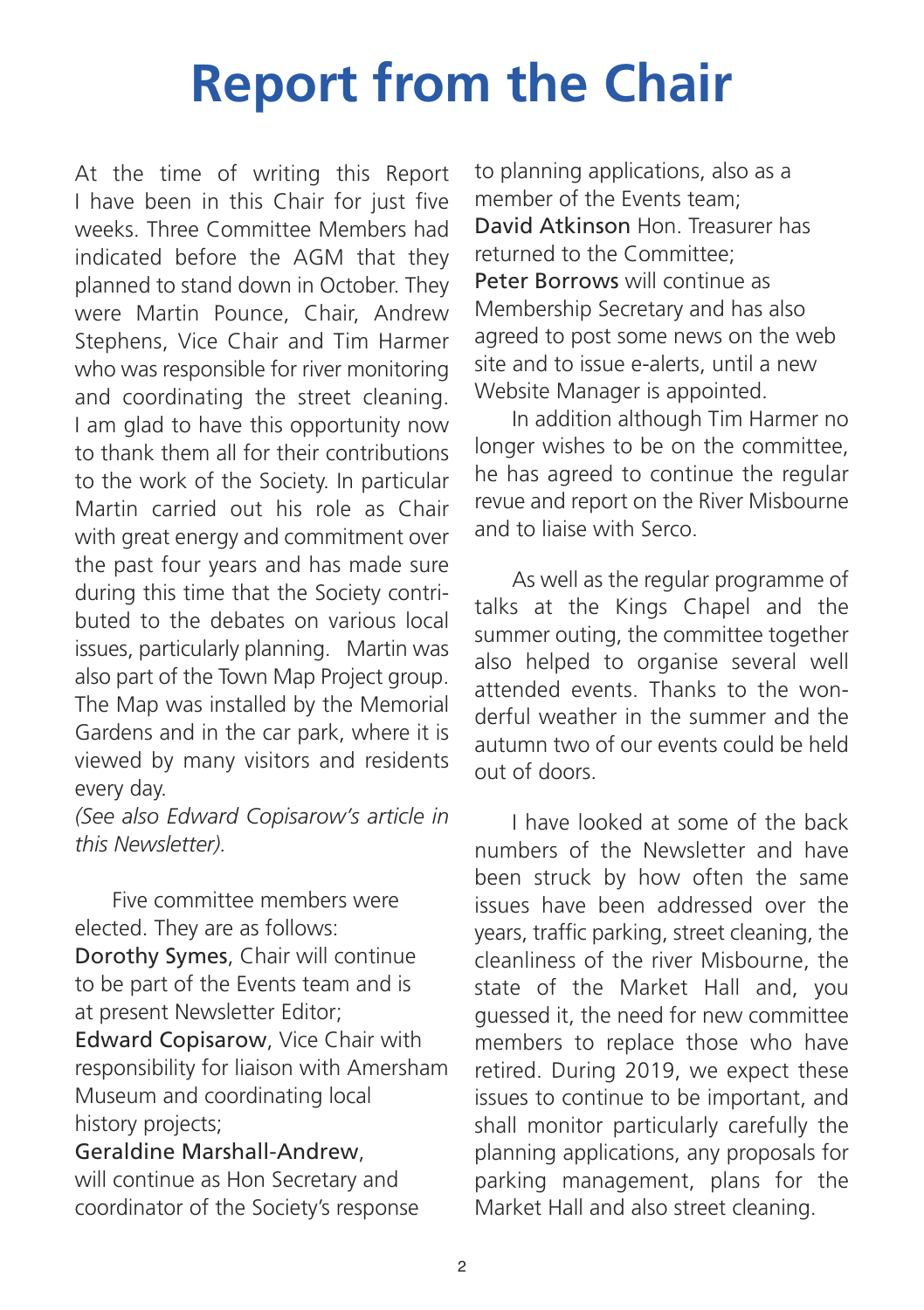#### **The Committee**

 The Amersham Society has a long and largely successful history. It was founded in 1956 and the first minutes of a committee meeting were dated 16 October 1956. The first item on the agenda then was the possible demolition of Shardeloes and the committee resolved to do everything in their power to prevent this. You will hear more about this at our first talk of 2019 on 30th January, entitled *"The Destruction of Shardeloes".*

 I hear from friends in different towns in the country that they are finding it more difficult to recruit volunteers for their organisations, whether it is the need for help for a sailing club or for the WI.

 As we have already mentioned in the November e-alert, the five committee members elected at the AGM all have experience of the Amersham Society work.

 The Society now has over 400 members and I am very pleased that at the moment the committee is able to carry on its core work. But it is essential that we recruit more committee members. Work on the committee need not be unduly onerous. It can also be enjoyable, especially when a group work together on a project. They do not all have to be members of the committee. So please think about it.

 As we mentioned in the e-alert of 23 November we particularly want to recruit members to fill vacancies on the committee. Some of the areas of work mentioned were planning, contributing to the Newsletter, planning events and running the web site. We have been speaking with a resident of the old town who responded to our appeal. She has had years of experience of working as a web developer and we hope that she may become our new Website Manager. We shall report further if this is confirmed.

#### **Events**

 The Events Team of Geraldine Marshall-Andrew, Yvonne Suckling and I have planned the programme of talks for 2019 which we hope you will find interesting. All three of us have enjoyed planning the programmes over the years, visiting potential destinations and getting to know the members who regularly attend both the talks and the outings. But it is really time now for a new group to take over.

 The Outing this year is to a fifteenth century church in Gloucestershire that is included in Sir Simon Jenkins book *"England's Thousand Best Churches"* and which the author has given a five star rating. Afterwards we shall visit Buscot Park, a National Trust property in Oxfordshire. We have included a break for lunch at the Cotswold Water Park, which is situated conveniently between the two destinations listed above. You will find the details and the application form in the centre of the Newsletter. Do consider joining us on this visit.

#### **The Kings Arms**

As usual we have been enormously grateful to the Kings Arms staff for their friendly and efficient service during the past year. They really do go to great lengths to meet the Amersham Society's requests and their coffee and freshly baked biscuits are always a hit with members.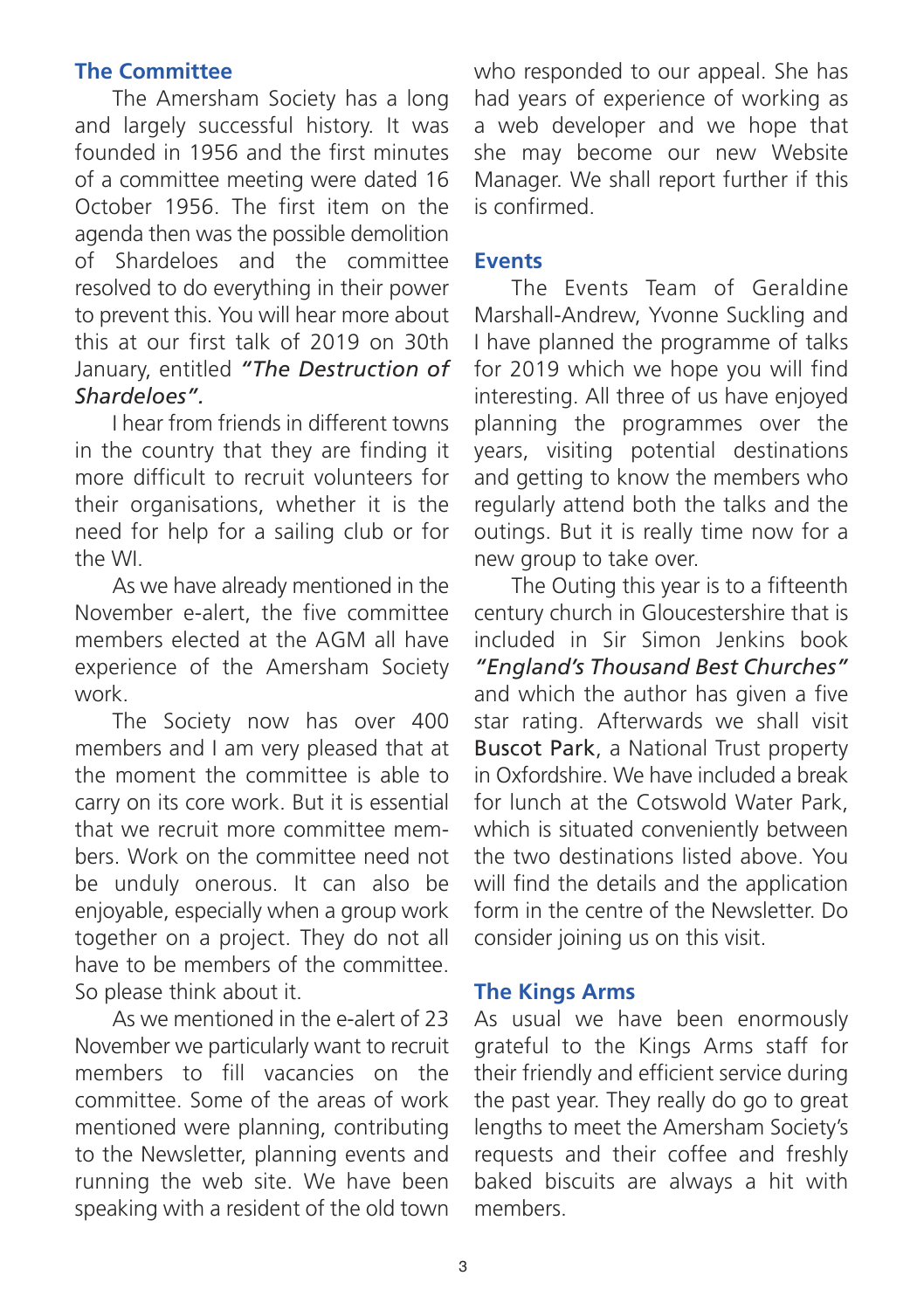# **Sir John Johnson**

#### September 1930 to October 2018

Sir John Johnson first came to live in Amersham with his wife, Jean, and family in 1968.

 At that time he was a member of HM Diplomatic Service working at the Foreign and Commonwealth Office in London.

 Sir John was born in 1930 in India, where his father was an engineer. He returned to the UK for his education and stayed with his grandmother. The outbreak of the Second World War meant that Sir John was unable to visit his parents in India for some years. After completing his education at Manchester Grammar School, Sir John read Modern Languages at Keble College Oxford and after graduation joined the Colonial Service. His first appointment was to Kenya as a District Commissioner. After Kenyan independence, Sir John returned to Britain where he took and passed the Civil Service Administrative examination and joined Branch A of the Diplomatic Service. He had a distinguished career and became an African specialist. His overseas appointments took him to Algeria, Nigeria and Barbados. Following these postings Sir John was appointed High Commissioner to Zambia and, several years later, he was appointed High Commissioner to Kenya.

 Throughout his working life and when time permitted, Sir John had been an enthusiastic mountain climber, also a great walker. And on his retirement from the Diplomatic Service and his return to live in Old Amersham, Sir John continued to explore every part of the Chilterns on foot whenever possible. He became Chairman of the Countryside Commission and also Vice President of the Chiltern Society and Chairman of the Chiltern Conservation Board. He encouraged people to take up walking and opened a number of walks in England, including the Thames Path.

 Sir John became Director of the Foreign Service Programme at Oxford University training diplomats from all over the world and was a visiting fellow of Keble College. He played an important part in training East European diplomats as their countries moved towards democracy following the fall of the Berlin Wall and the break-up of the Soviet Union.

 Sir John was a familiar and very well liked figure in the Old Town. He took part in many of the local activities, and was a member of the Amersham Society, attending the meetings and taking part in the outings. Sir John's wife, Jean, was a member of the Amersham Society Committee for some years helping to organise the programme of lectures and the annual outing. Residents often encountered Sir John as he strode along the High Street heading towards Shardeloes Lake or to other destinations, binoculars at the ready. In his later years Sir John sometimes paused in his walk and sat on a large carved tree trunk near the Lake, that had been named *"John's Seat"* by fellow walkers and bird watchers. Despite having his route carefully planned, Sir John always had time to greet people and to stop for a word, ready to answer residents' questions about birds or other wildlife that they had spotted or simply to admire a view with them. We shall all miss this much respected resident, his great enthusiasm for life, his energy and his friendly smile.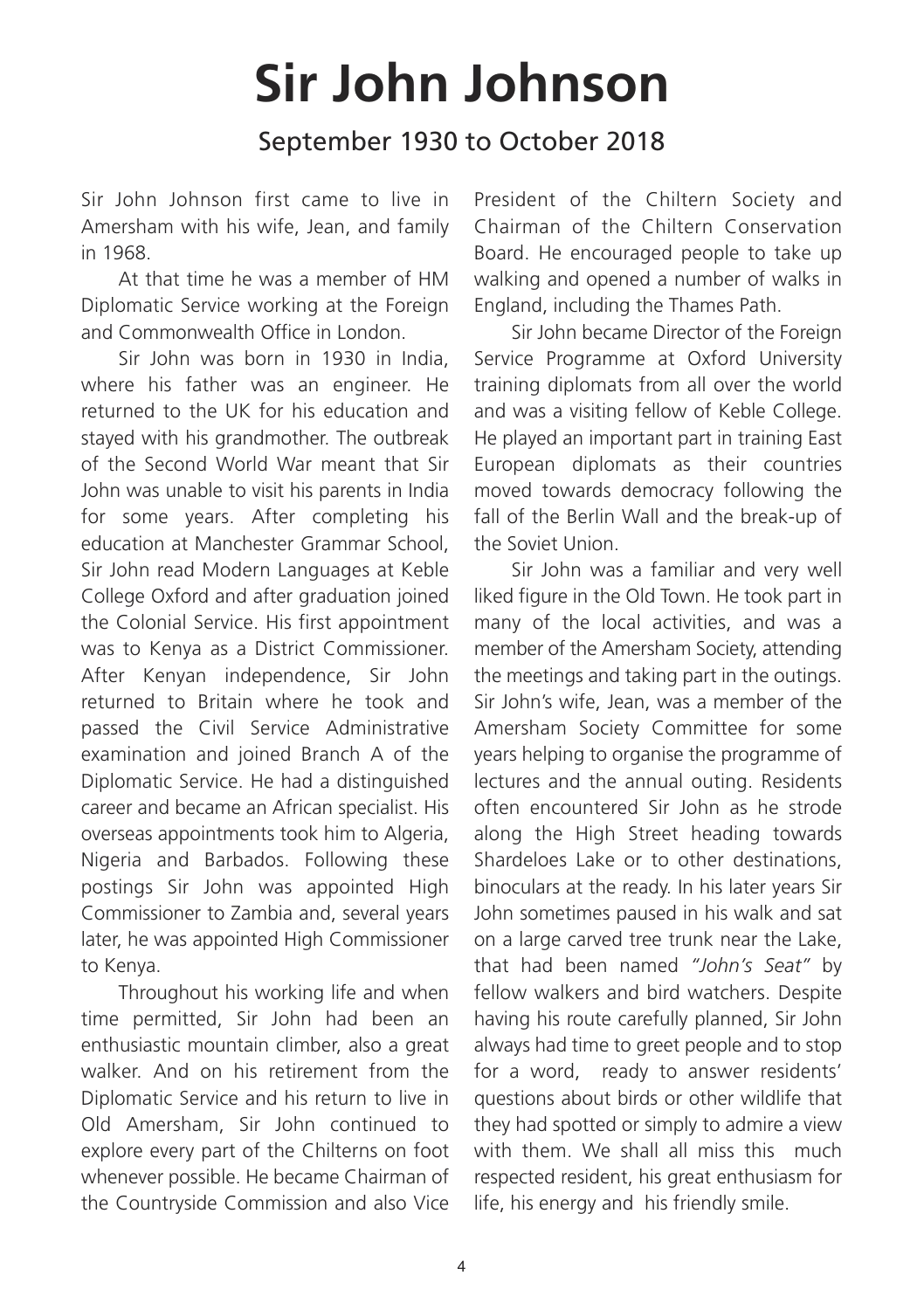# THE **AMERSHAM BAND**

Two speakers from the Amersham Band entertained members to a talk *(preceded by a rousing introduction)* at the King's Chapel on 26th September.

 **Fred Harrison** *(Chair of the Amersham Band)* told us that there are records *(but not recordings!)* of a band in Amersham from 1843. There are many gaps in the records and the band was re-formed on several occasions but it is thriving now and raising money so that it can build its own band room on Rectory Meadows, adjacent to the Surgery. Many brass bands started around 1830 to 1850, often by local industrialists who feared that their workforce might otherwise spend their

evenings drinking and be unfit for work next day. However, some, including the Amersham Band, were simply local. To the surprise of many, we learnt that trumpets and French horns are orchestral instruments, not to be found in a brass band but one advantage of brass bands is that they can perform even in the rain.

 Fred's colleague, **Caroline Perkins** *(Band Manager)* spoke about the history of the band. Records are very patchy and somewhat quirky. The 1843 reference is to a newspaper report of cricket match between the Amersham Band and the Prestwood Band – the former won. The band performed for

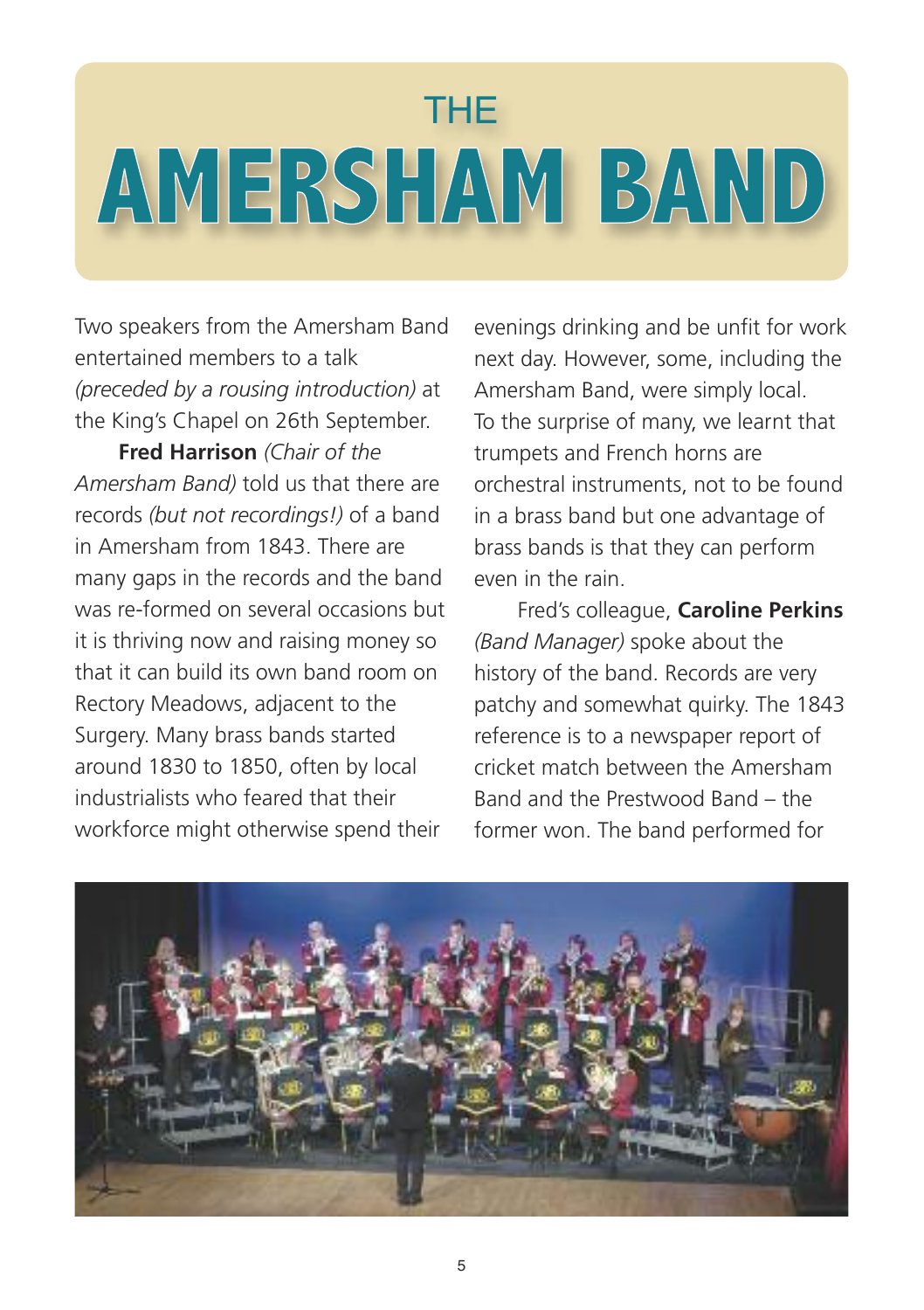Oddfellows' Lodges but there was speculation as to how the members got there, before railways were widespread. The Band supported school outings and also performed at the Amersham Union Workhouse, when the inmates were given a day off – and could also play cricket.



Amersham Sons of Temperance Band. 1890 George Ward is standing on the left.

 The Band seems to have gone into abeyance for a while but there is a Minute Book from the 1890s (held in the Amersham Museum) recording the formation of the Amersham Temperance Band. At a recruitment meeting Jenny Walker spoke for well over an hour and as a result 40 people signed up. However, several minutes imply that some members of the band were having difficulty in complying with the abstinence policy and in 1892 there was a vote to abolish it. It was said that when Mrs Walker heard the news, she fainted and had to be brought round with smelling salts! Presumably, she had been supporting the Band financially and so other sources were needed. These included the Tyrwhitt-Drakes but in order to collect the dues the Band had to perform at Coleshill, Winchmore Hill, Woodrow and Shardeloes on Christmas Eve or Boxing Day – which would be a

pretty fair walk. By 1898 they seem to have been doing well because they were able to purchase new uniforms and in 1899 gave a concert to raise money for the Fire Brigade. Some very familiar names were active in the Band. George Ward was the Band Master – and printed their visiting cards. Competitions became increasingly important, for example winning 1st prize at Princes Risborough and they renamed them-selves the Amersham Prize Band.

 The Band continued during the 1st World War and led recruiting parades and other events, including the peace celebrations in 1918. Several members served in the armed forces, some sadly being killed. Their names are read out on Remembrance Day and Caroline pointed out a plaque to one of them on the wall of the King's Chapel. The Band was re-formed in 1926 and, for example, paraded to raise money in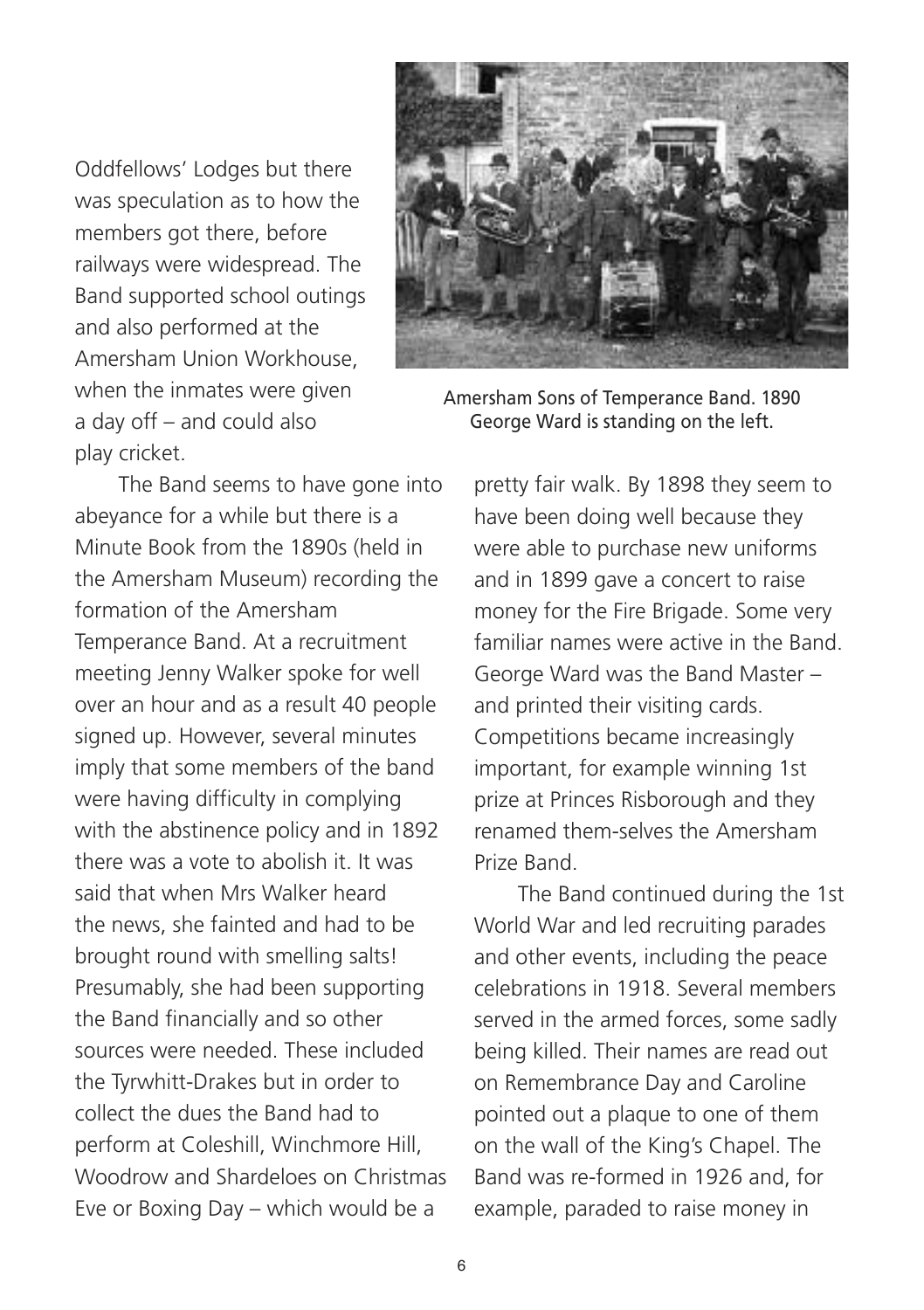1932 on Hospital Sunday. In those days they were rehearsing at Shardeloes. In 1934 they paid £45 for 25 new uniforms and a year later purchased a 'Portable Band Room' (probably a shed for storing the instruments). The King's Jubilee was celebrated in 1935 by a torchlight parade to Shardeloes.

 There are no records from the 2nd World War but the band was re-formed in 1977. They had a long-term loan from Rosehill Instruments in Beaconsfield to buy instruments. In the 1990s a Heritage Lottery grant allowed them to buy new instruments, the old ones then going to their training band. They now have three bands and around 100 members. In 2007 and 2009 they visited Amersham's twin town of Krynica in Poland and have had exchange visits with Bensheim in

Germany for 30 years. The Band is now in the highest section of the National Brass Band Championship and in 2018 came 4th at the Royal Albert Hall. Their current band room is at Winchmore Hill Methodist Church but it is very small and likely to close in the next year or two. The variety of current activities, including working with schools (where support for music has drastically declined in recent years) and young people, running an intermediate community band and about three dozen activities per year for the main band demonstrated clearly the need for larger and more permanent premises. I hope that many readers will support the band's appeal.

http://amershamband.com/bandroomappeal/.

**Peter Borrows**



*The Amersham Band at the 2017 National Brass Band Championships of Great Britain, held in Cheltenham.*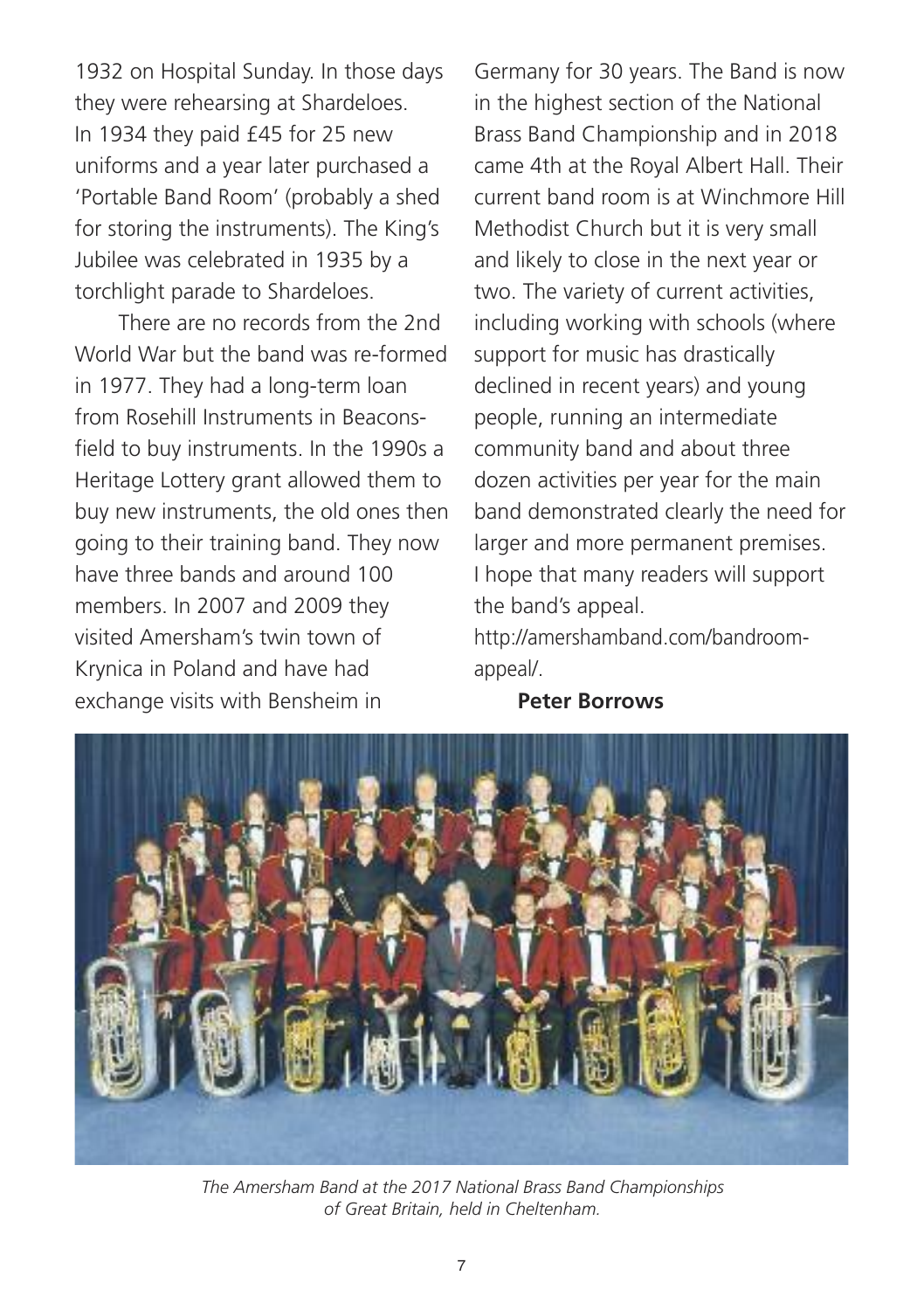# **Civilian Internees in World War 1**

#### Dennise Beddows (aka Author D J Kelly)

For a cold, very wet night in November there was a good audience for a talk on Civilian Internees in WW1. During the 100 year anniversary of WW1 there has been a lot of commentary on the hardships and heroism of the troops involved in the conflict but little on the internees detained by both the UK and Germany. During the course of the evening that lack of knowledge was to be corrected by Dennise Beddows.

 In 1914 there were 57,000 German citizens living in the UK. The UK economy was better than that of Germany and many had been attracted by better opportunities. They were involved in a myriad of occupations, such as academia, circus entertainment, butchers of pork, waiters and an amazing 10% were barbers.

 With the build up to war prior to its outbreak in 1914 there were many reports of the *"enemy"* in our midst. The invasion fear was a popular theme in the media. Authors of books such as *"Riddle of the Sands"* by Erskine Childers capitalised on this fear. There were riots in Liverpool and

Deptford against businesses believed to be owned, run or staffed by Germans.

 In preparation for the management of enemy aliens in the UK two Acts of Parliament were passed. The British Nationality and Status of Aliens Act, 1914 and the Aliens Restriction Act 1914. In addition the Defence of the Realm Act (DORA) was passed on 8 August 1914, four days after the UK officially entered World War 1.

 DORA gave the government wideranging powers such as the power to requisition buildings or land needed to help the war effort, and to make regulations identifying criminal offences.

 DORA required all aliens and their British wives to register and ushered in internment for 13,600 aliens, and by 1915 the total number interned had risen to 52,000. It was not just Germans who were identified as aliens. Britain was also in conflict with Bulgaria and Turkey but any Bulgarians or Turks were not interned but allowed to return to their home countries.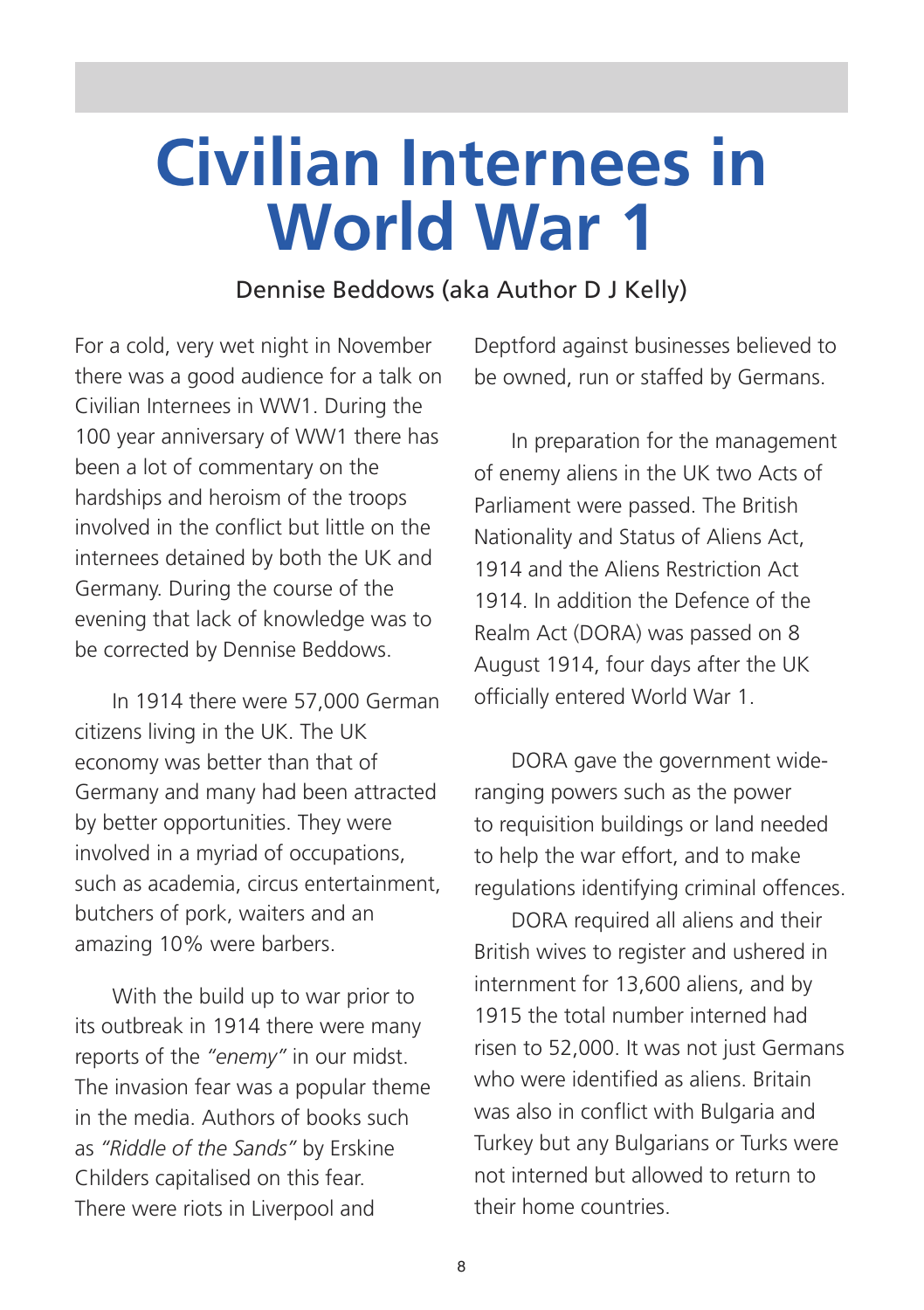Only Men were interned, no women. Men were segregated into two classes, gentlemen and others, and housed accordingly. Camps which housed gentlemen usually provided superior accommodation. A US Embassy report from December 1914 wrote of the internees accommodation that: *"Their quarters are comfortably furnished but without luxury."*

 The food rations that the internees received also indicates fair treatment of internees. In 1914 the daily ration per person consisted of the following:

 Bread, 1lb. 8oz, or Biscuits, 1lb. Meat, fresh or frozen, 8 oz. or pressed, 4 oz. Tea, ½ oz. or Coffee, 1 oz. Salt $%$   $\frac{1}{2}$   $\frac{1}{2}$  Sugar, 2 oz. Condensed Milk, 1/20th tin (1lb). Fresh Vegetables, 8 oz. Pepper, 1/72 oz. 2 oz. cheese to be allowed as an alternative for 1g. butter or margarine. 2 oz. of peas, beans or lentils, or rice.

 The life of internees in Britain between 1914 and 1919 could be described as relatively comfortable, although they were incarcerated, away from family and loved ones. Instances of deliberate mistreatment were rare and the Government was found to have fulfilled its obligations under the Hague Convention.

 The United Kingdom was not the only government to create internee camps.

 The Germans did the same for British citizens who were in Germany at the start of the war. There were 5,500 UK nationals in Germany at the outbreak of war. Most were professionals, such as teachers, but some were visitors who were in the wrong place at the wrong time and there were also musicians who had been in Germany competing in a Wagner competition!

 Ruhleben the civilian internment camp in Germany during WWI was originally a harness racing track. The detainees were housed in 10ft by 10ft horse boxes and they were expected to maintain their accommodation.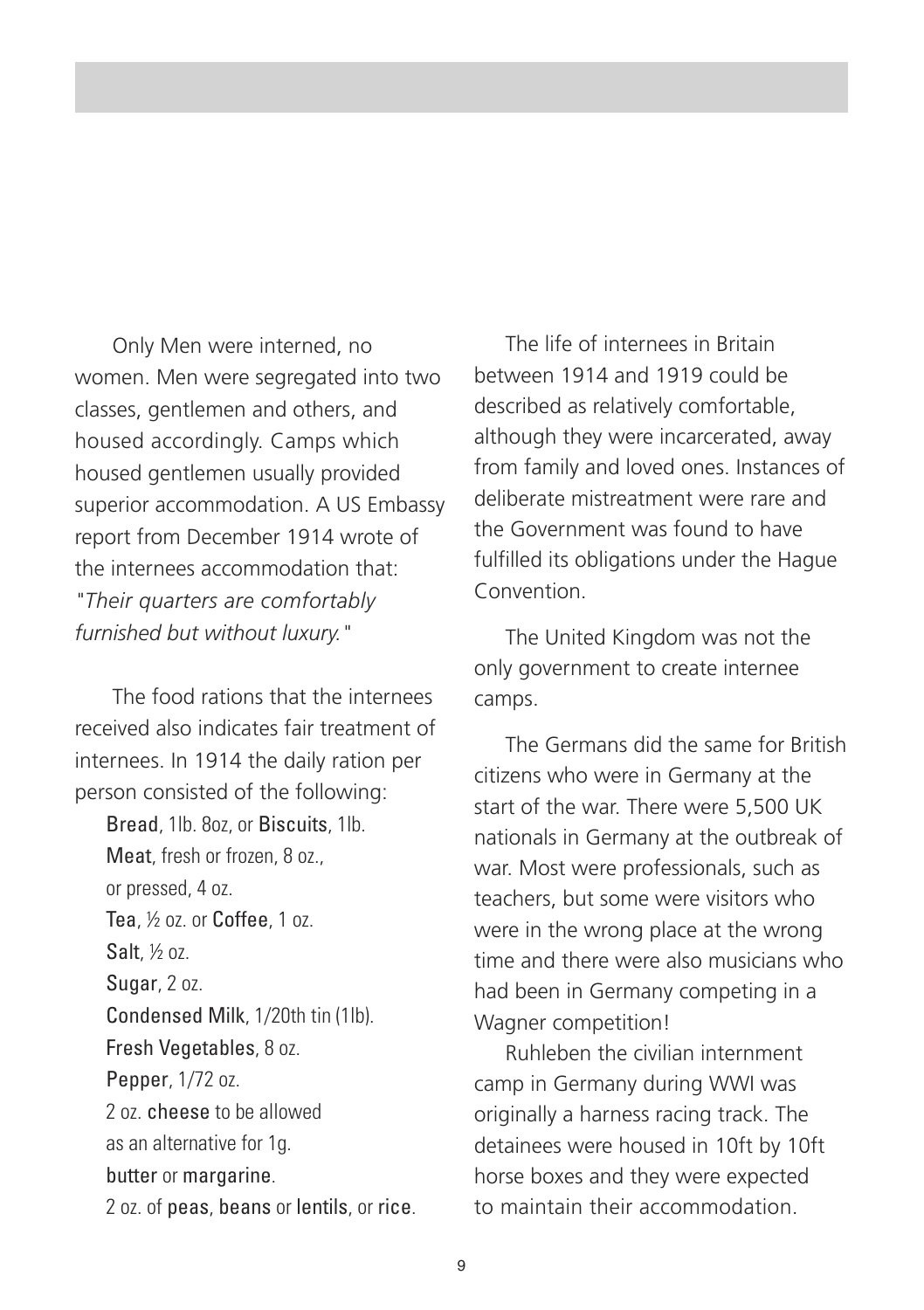They were also allowed (expected?) to administer their own affairs within the camp. This resulted in a number of councils/committees to which internees could seek to be elected. There were councils/committees that governed life within the camp such as a Camp Council, an Arts committee, hut committee and so on.

In 1916, the United States Ambassador in Berlin described conditions in the camp as follows: *"The barracks at Ruhleben are overcrowded. The Imperial authorities, after nearly two years of war, have certainly had ample time to provide accommodation for the prisoners. It is intolerable that people of education should be herded six together in a horse's stall, and in some of the lofts the bunks touch one another. Many things such as soap, usually issued to prisoners, even in jail, I am informed, have never been given to the prisoners at Ruhleben."*

A comparison of the treatment of the way internees were treated shows that the German Government treatment was poor. British internees were forced to work unlike the German internees who if they worked were paid. Comparison of food rations again shows that the way the UK Government treated German internees was infinitely better.

#### Breakfast and supper

 Black bread and half a pint of coffee. The bread ration served out in the morning had to serve for supper as well as breakfast.

#### Dinner

 Soup which could be cabbage, potato or pea soup, occasionally boiled rice and prunes.

There was little or no meat. The black bread supplied to the internees has been described as almost uneatable. It was made of burnt corn, potatoes, sawdust and sand.

As the war progressed the general food situation in Germany deteriorated to a point that the Germans stopped giving food to detainees. The internees at Ruhleben and other camps would as likely have starved if it had not been for the supply of Red Cross parcels sent from the UK.

The evening was an interesting, if occasionally harrowing, insight into a subject area I had not known about. An insight into an aspect of the WWI conflict that does not usually get any attention.

#### **John Suckling**.

December 2018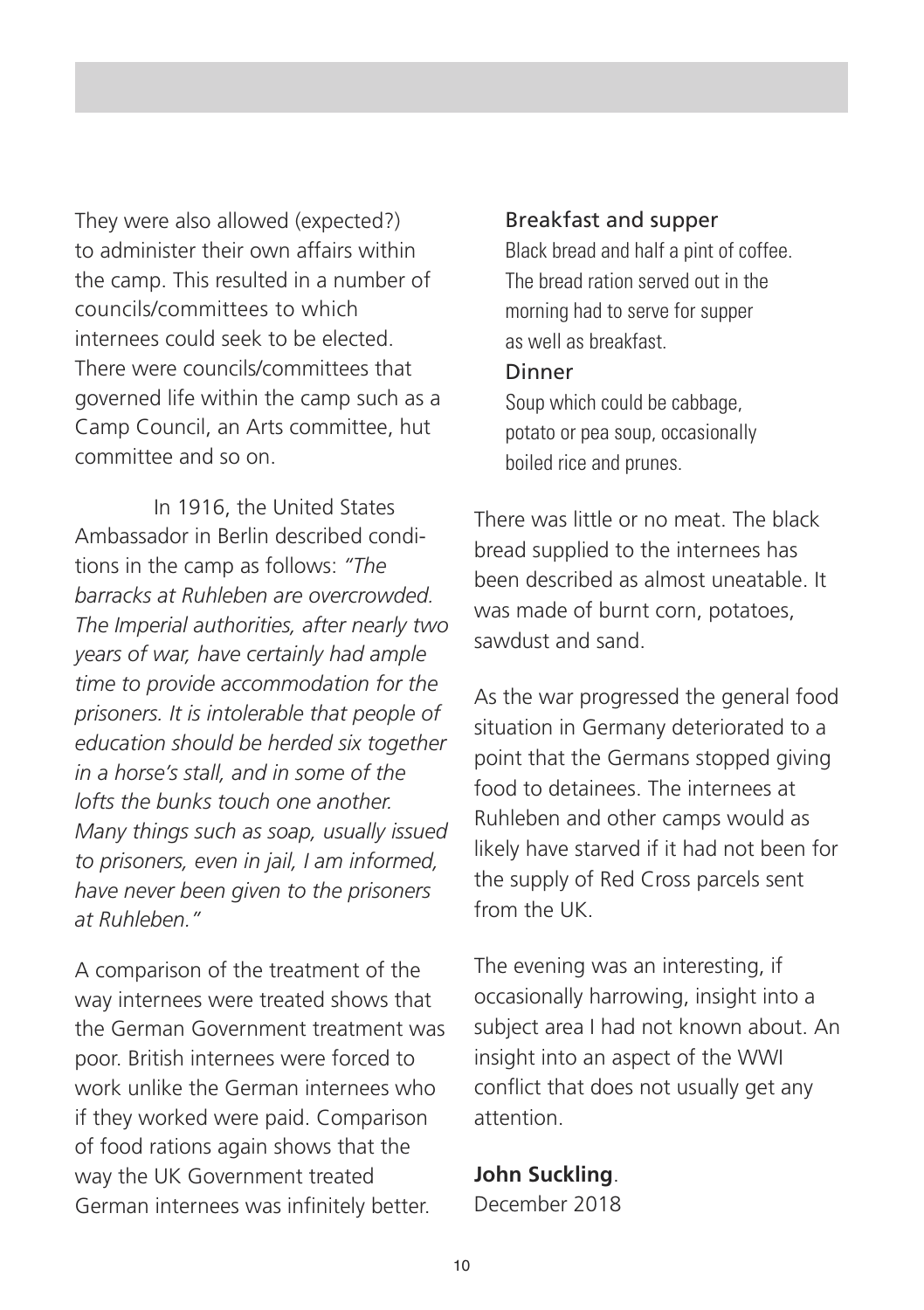### **St Mary's Church, Fairford and Buscot Park** THURSDAY, 13TH JUNE 2019

*NB This year our outing will be on a Thursday not the usual Wednesday.*



Our outing in June this year will be to St Mary's Church in Fairford in Gloucestershire and in the afternoon to a National Trust property, Buscot Park, which is in Oxfordshire. *See overleaf.*

#### ITINERARY

The Heyfordian Coach will leave Amersham Station (Carrolls) at 9.30am and The Swan in Old Amersham at 9.40am. We shall arrive at St Mary's Church in Fairford at about 11.15am.

Shortly after our arrival there will be coffee / tea and biscuits available in the church rooms next to the church. After this at 11.45am we shall have a guided tour of the church.

We shall leave Fairford at about 12.30pm and drive a few miles to the Cotswold Water Park, where there are

several restaurants / cafes for members to have lunch. We shall let you have further details of the possibilities when we receive your application form. If weather is fine you may prefer to bring a picnic. There is no restaurant at Buscot Park, only a tea room, which does not open until 2.00pm.

After lunch at 2.15pm, we shall get on the coach again and head for Buscot Park. On arrival there you will be free to visit the house and park. We plan to have tea together in the tea room at 4.30pm before we leave at 5.15pm for our return to Amersham. We expect to arrive in Amersham at about 7.00pm depending on traffic.

We shall give you the timetable again when we receive your completed application form.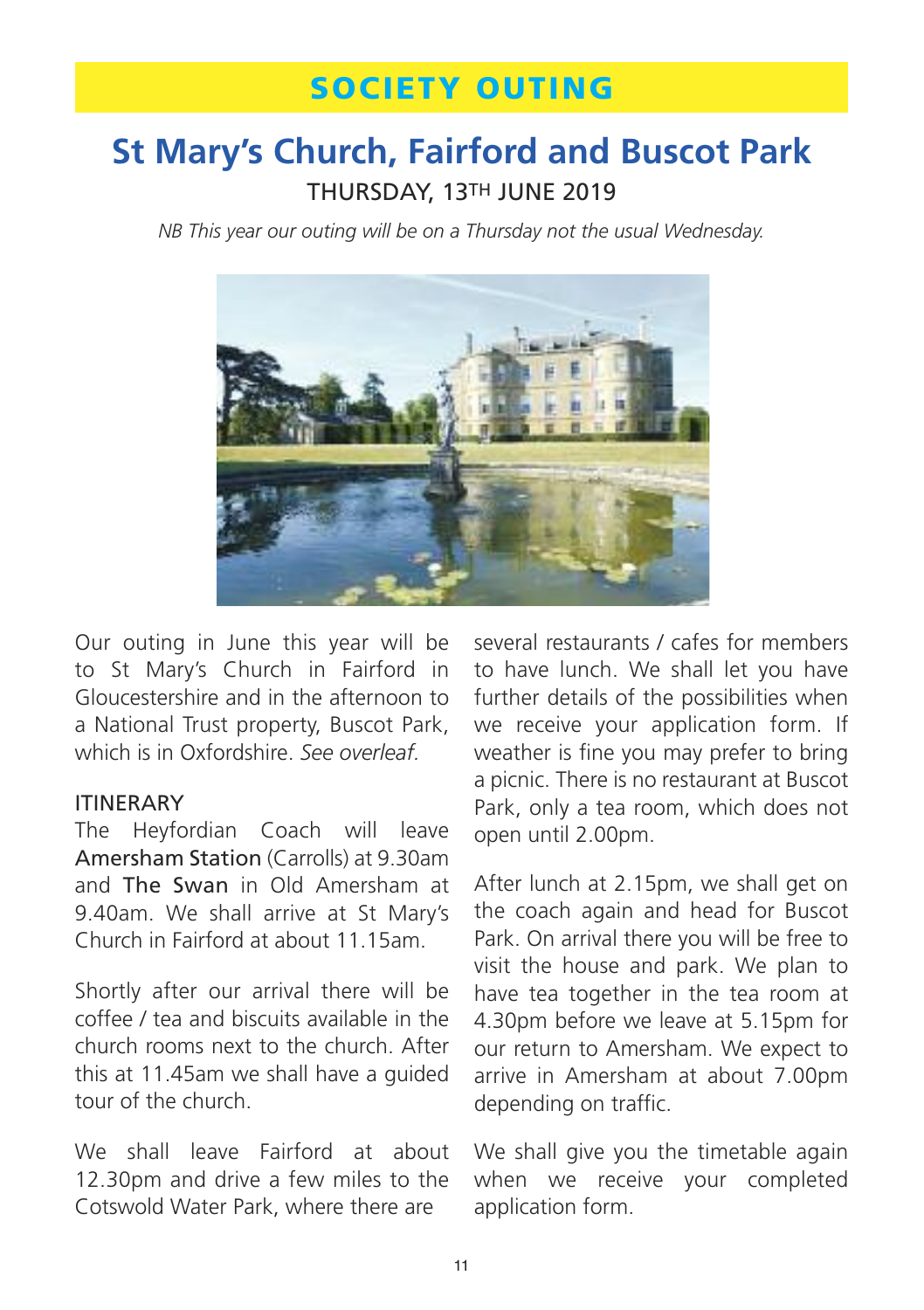## **St Mary's Church, Fairford, Glouestershire**



Our first stop on the outing will be Fairford in Gloucestershire. There is mention of a church on the site dating from the eleventh century and some thirteenth century traces of this building remain in the foundations of St Mary's church.

The church was rebuilt at the end of the fifteenth century by John Tame, a wealthy local wool merchant and consecrated by the Bishop of Worcester in 1497. A consecration cross is painted on the wall beside the vestry door, set there for 20th June 1497. The structure of the church in late perpendicular style has remained virtually unchanged until the present day. Its simple exterior contrasts with the beautiful and costly fittings of the interior of the church.

The interior of the church is dominated by twenty eight stained glass windows displaying biblical scenes. They are the only complete set of medieval narrative glass windows in England and have been used for over 500 years to teach the Christian faith by pictures. The glass is rare and of high quality and is attributed to the Flemish glazier Barnard Flower. He was glazier to King Henry VII and worked at Westminster Abbey and Kings College, Cambridge. The colours of the glass are strong and the designs are said to be derived from illuminated books. Flemings are the master glaziers of late medieval Europe and other Flemish immigrants are likely to have contributed to the work on the windows.

The tomb of John Tame (1430-1500), the founder, is a Purbeck marble chest with brasses on top and monumental brasses set into the stone. These show John Tame and his wife Alice (nee Twynyho). Alice Tame died in 1471 soon after the birth of their fourth son.

*( We are grateful to one of our members who suggested that we might include this church on one of our outings.)*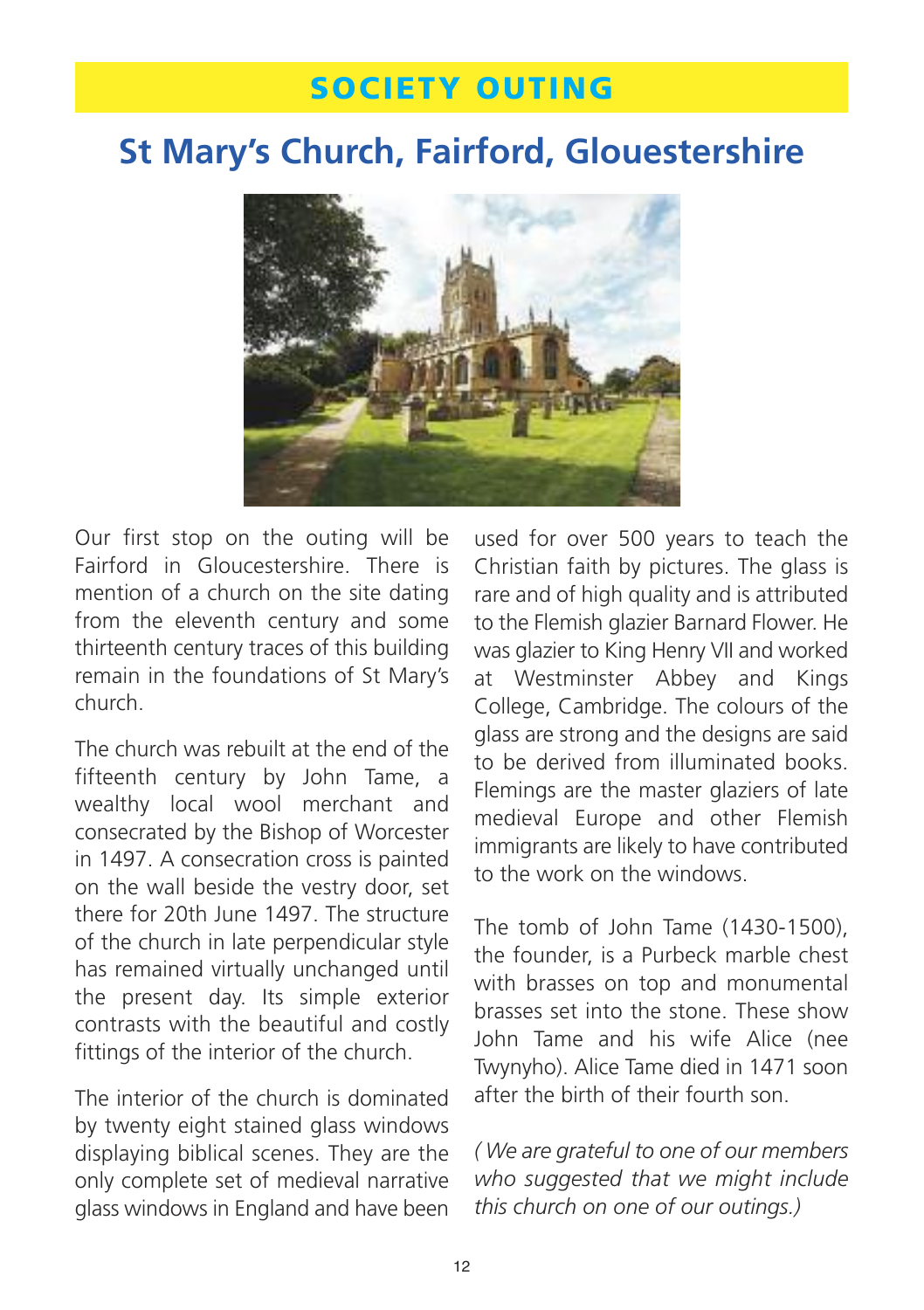### **Buscot Park, Oxfordshire**



After our lunch break at the Cotswold Water Park we shall drive to The National Trust property at Buscot Park. This is an eighteenth century Palladian style house with park land, water gardens and a walled garden.

This country house was built between 1780 and 1783 for Edward Loveden Townsend. It was constructed of local stone with Portland stone additions.

The severity of the facade is broken by a band between the first and second floors, and at the north front two large bows project.

The property remained in the Loveden family until it was sold in 1859 to Robert Campbell, an Australian gold trader. During Robert Campbell's tenure much of the estates woodlands were planted. On his death in 1887 the house and estates were sold to Alexander Henderson, London stockbroker and financier. He was later ennobled as Baron Faringdon.

The first Baron Faringdon made some alterations and additions to the house, but the second Baron later restored the house to its original eighteenth century form. He also considerably enlarged the art collection.

A splendid fine art collection, the Faringdon Trust, collected by the three Barons is displayed in the house. It includes works by Murillo, Rosetti, Burne-Jones and Reynolds.

During the 1940s the Second Lord Faringdon planned to give the house and the estate to the Nation under the auspices of the National Trust, while the Faringdon Collection of fine art forms part of a Henderson family trust. The house and estate were bequeathed to the National Trust in 1956.

The present and third Lord Faringdon and his wife live in the house and are responsible for the day to day management of the property.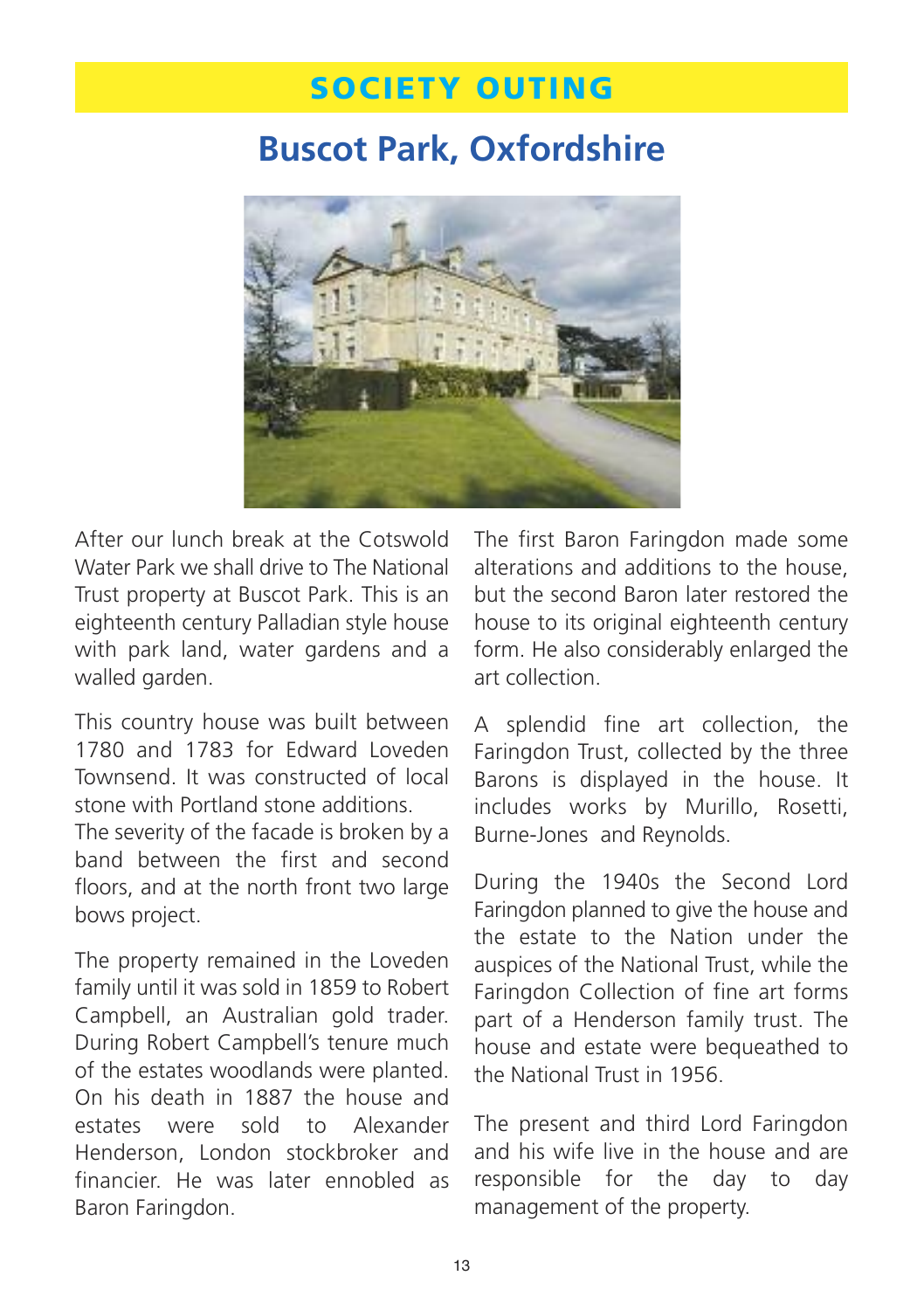## **St Mary's Church Fairford and Buscot Park B O O K I N G F O R M**

Please reserve ......................... places for me, at £24 each, for the outing on Thursday, 13th June 2019. *(The cost includes the coach journey, coffee / tea at Fairford, Guided Tour of St Mary's Church Fairford and tea at Buscot Park. The cost of lunch is not included.)*

I enclose a cheque for £ ......................... made payable to the Amersham Society.

I / We shall join the coach at: Amersham Station (Carrols) at 9.30am Yes / No

The Swan, Old Amersham at 9.40am Yes / No

Name(s).................................................................................................................................................................... Address.................................................................................................................................................................... ........................................................................................Telephone number....................................................... Email..........................................................................................................................................................................

Are you a member of The National Trust? Yes / No

*(If not there will be an entry charge for Buscot Park. At the time of this printing the entry charges to the property had not been set by The National Trust but we expect it to be around £10).*

 Please return your completed application form and cheque to: Dorothy Symes 160b High Street, Amersham, HP7 0EG 01494 434858

If you supply an email address we can send you an email confirmation of your booking. Otherwise please enclose a stamped, addressed envelope for written confirmation of your booking.

#### **IMPORTANT NOTES ON BOOKING AND CANCELLATION**

Day Trips As you will understand we often have to make financial commitments upfront when organising a trip. For this reason we always ask you to pay at the time of booking. Refunds may be given for cancellation up to 5 weeks before the trip unless part of the payment has to be committed in advance e.g. payment for the coach or entrance fees and only the balance will be refunded.

 We will be as flexible as possible because we realise that for all sorts of very good reasons last minute cancellations can occur. Wherever possible we will refund any monies which we have not paid in advance. The element for the coach and any admission fees etc that have to be pre-paid cannot be refunded for cancellations less than five weeks from the trip.

In case of cancellation in the period of less than 5 weeks, and there is a reserve list, we shall try to arrange a refund by putting you in touch with someone on the list.

&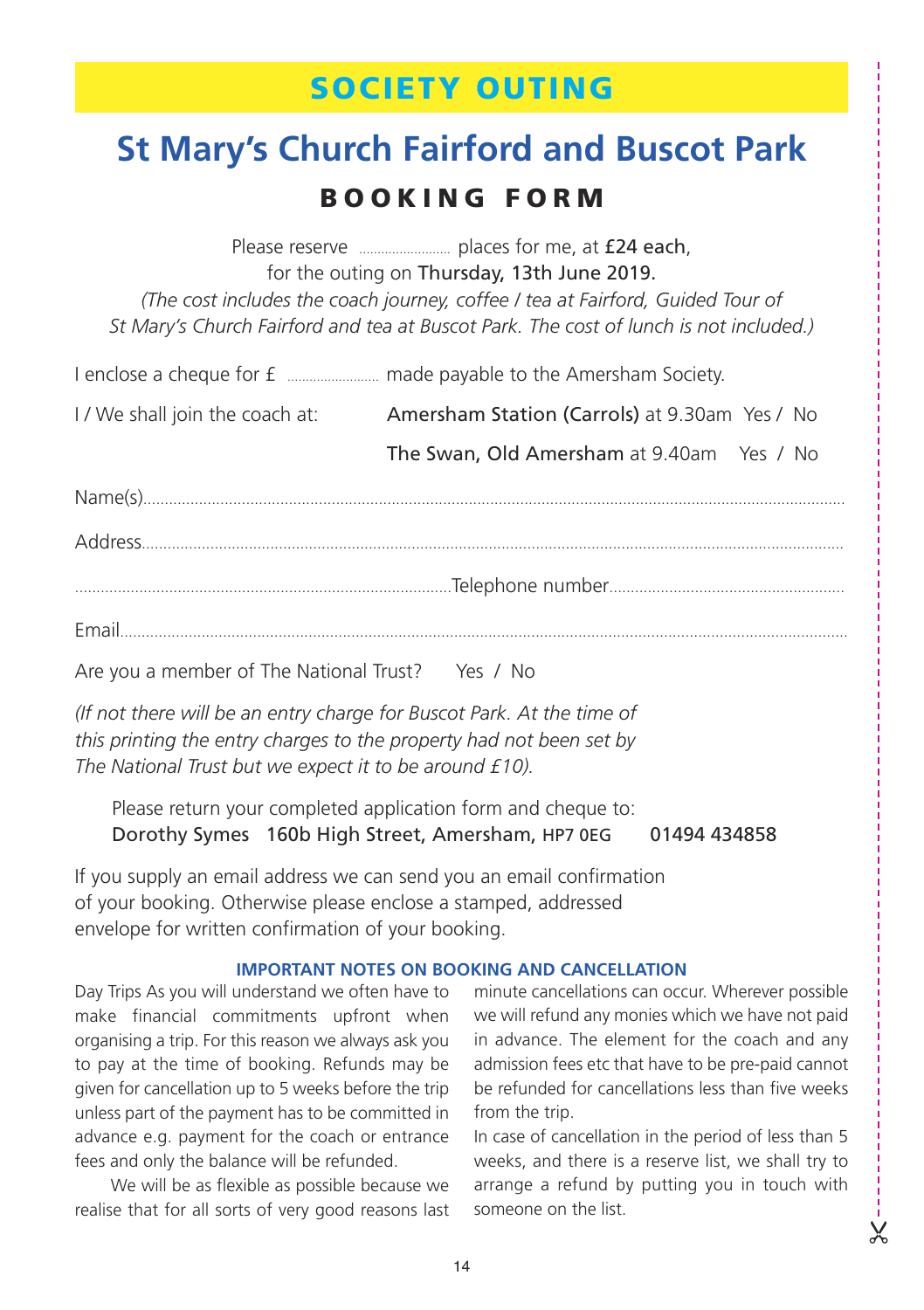# **Subscriptions 2019**

The annual subscription to the Amersham Society remains unchanged from 2017 and 2018, ie £11.50 for one person, or £17 for two family members at the same address.

If you pay by Direct Debit, you don't have to do anything. The money should have been taken from your account early in January. But if you changed from Standing Order to Direct Debit, did you remember to cancel the Standing Order? If you didn't, we'd be happy to accept the extra money as a donation but remember to cancel it for the future.

If you pay by Standing Order, you don't have to do anything. The money should have been taken from your account early in January. But did you remember to change it to the correct amount shown above? Some members promised to make the changes but until we see the bank statements we won't know if they actually remembered to do so.

If you pay by cheque, have you remembered to send it to me, the Membership Secretary, at Troye Cottage, 32 Whielden Street, Amersham, HP7 0HU ?

If you joined in October, November or December 2018 you do not have to pay for both 2018 and 2019. If you paid by cheque towards the end of 2018 another one will not be expected from you until January 2020. If you signed up for Direct Debit, nothing will have been taken until January 2019.

Remember, under our Constitution, you forfeit your membership if the subscription is not paid by the end of June. Any queries please e-mail peterborrows@cantab.net or phone 01494 728422.

#### **Dr Peter Borrows**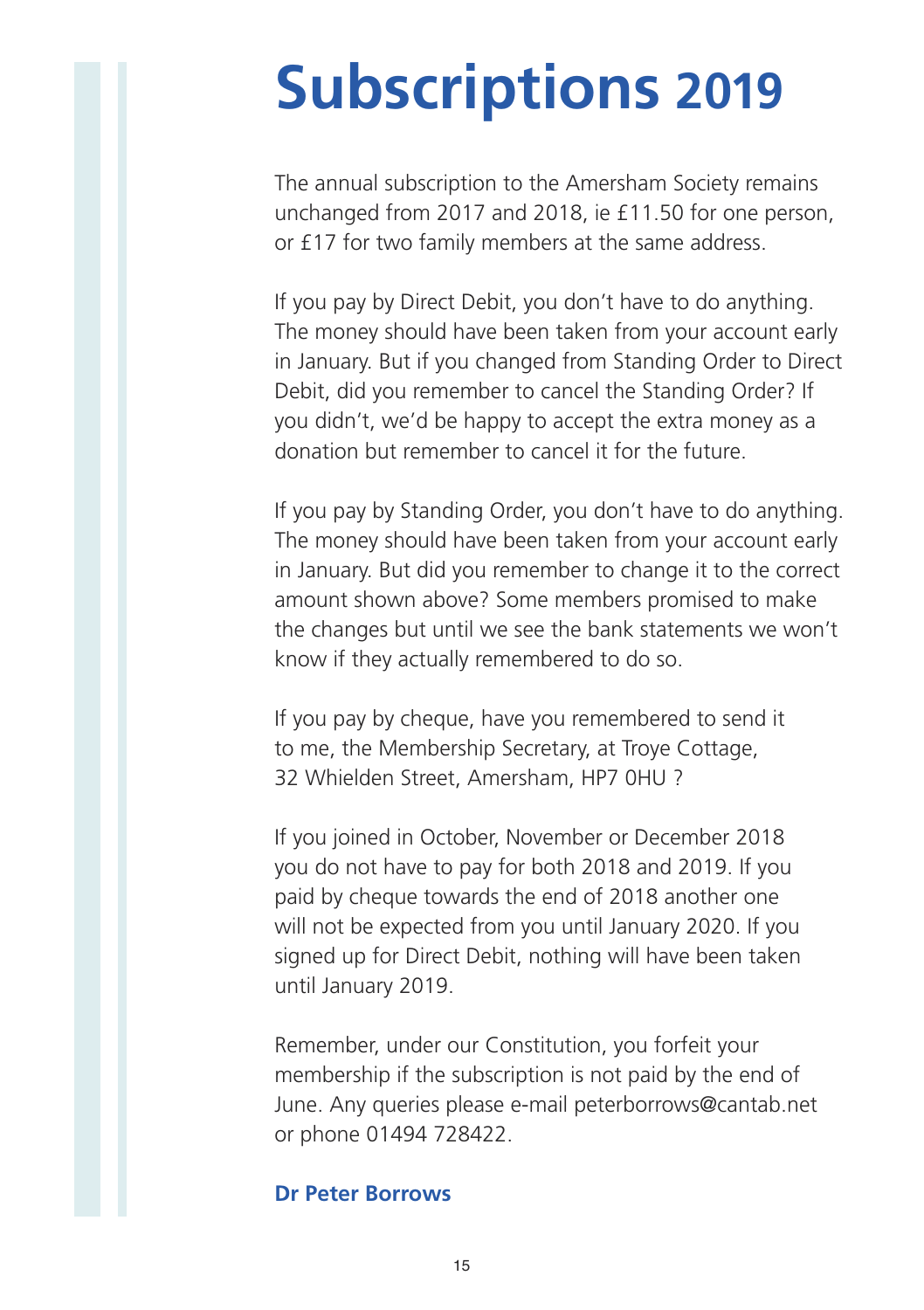# **River Misbourne Survey Report** Dated 4th August 2018

Started 10.00am Weather: Hot and sunny.

#### Survey carried out by: **Tim Harmer** and **Lesley Harmer**

Area of survey from the bottom end of Shardeloes Lake to the footbridge and ford. *(Ref track from London Road East.)*

1 Grill from lake looks clear. However new barbed wire fence fitted along the public foot path gives no clear access. However small broken gate enabled access to river. Tree branches and a large amount of weed in the river behind the Cricket Club and a tree in the river near club gate. This needs clearing.



2 Between Shardeloes Drive and Amersham by-pass bridge and further along to Amersham High Street bridge. Significant amounts of twigs

and tree branches in the river which need clearing.

3 Copas Farm is private land, so unable to undertake survey. However from the High Street bridge heavy vegetation was seen in the river on this farm land.

4 To Mill Lane. The river is locked behind gates giving very little visual access.



5 The stretch of river immediately downstream from Mill Lane to the corner of Barn Meadow.

 River running well and clean on one side but has thick vegetation on the cottages side of the river.

Riparian owners need to clear.

6 The Barn Meadow reach is clear and flowing well.

7 We did not have access to the river between the culvert and Pondwick. At Pondwick the river has thick dead vegetation and up to the council office building. This needs clearing by Town Council and riparian owners.

8 At Badminton Court the river has thick vegetation which needs clearing.

9 Church Mead. There is vegetation in the river but running OK.

10 Car park area has dead branches in river. No supermarket trolleys found in the river.

 However I removed one trolley on the river bank and rubbish.

11 Behind Tesco supermarket rubbish in the river.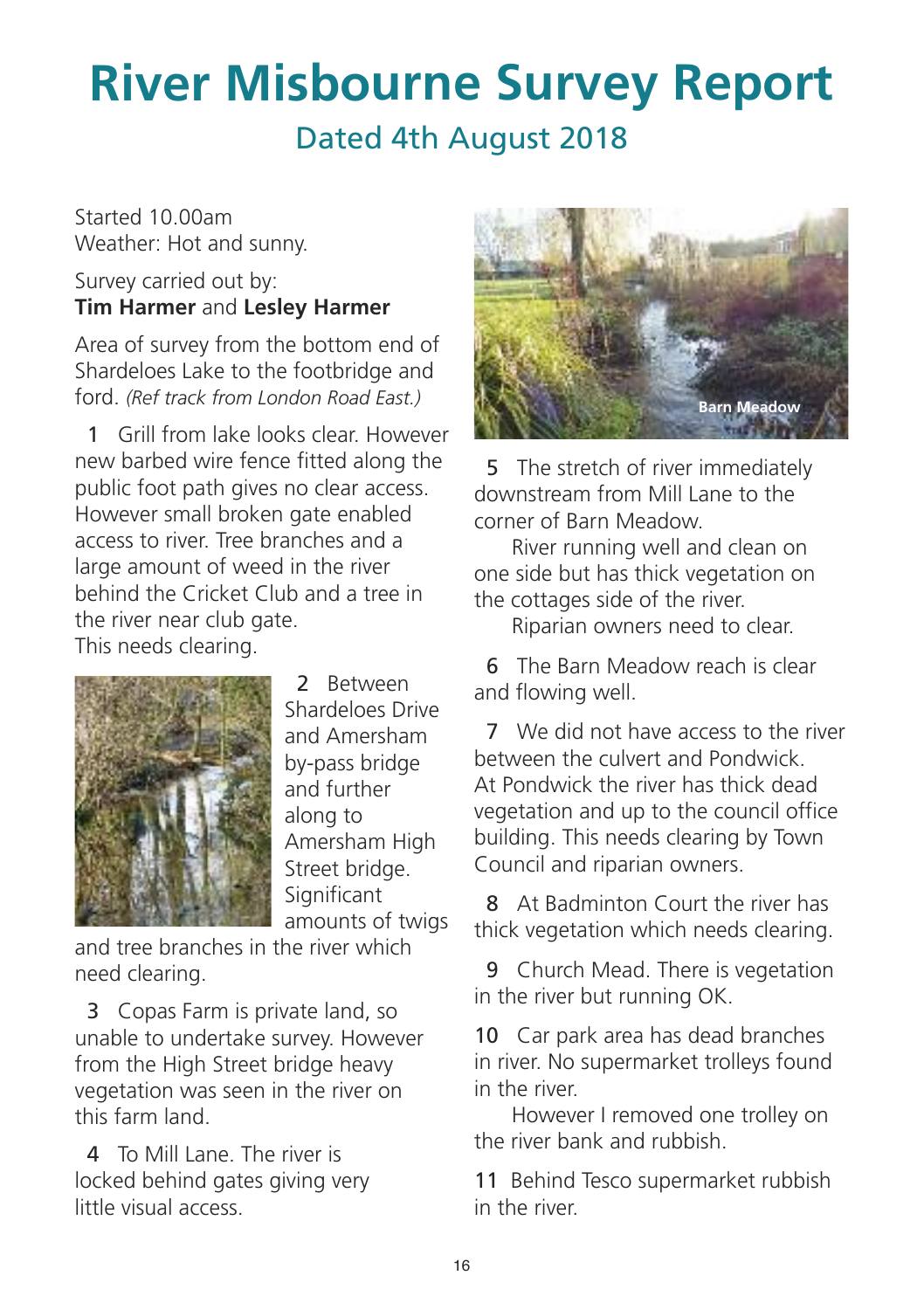

12 River running behind Tesco car park and overflow culvert all OK. Rubbish needs removing.

13 At Station Road Bridge the River is flowing. However on the Tesco and small farm side there is a large amount of weed growing.

14 West Arch of the road bridge to Ambers and river fork at the Jaguar Garage also weed needs clearing.

15 Area from Lookers (Jaguar) Garage to the footbridge and ford. Generally clean but with a weed growth.

16 From where the river emerges from the Two Arches under London Road West there is weed growth in the river.

17 Moving along into Bury farm field the river has fallen trees and bushes which need clearing by the riparian owners.

18 Moving under the A413 bypass going along the river towards the foot bridge, we found a large number of trees and bushes that had fallen into the river and weed growing. These need removing.

 Please note because of the autumn rain and the hot summer weather it was very difficult to see the river condition at a number of points.

19 At the ford and foot bridge. There is a large amount of weed growth. This needs to be removed as it's across the river.

#### **Tim Harmer** Amersham Society

#### Foot note :

Also at an Affinity Water meeting I was told to look out for non-native plant species in the river. These are Giant Hogweed and Himalayan Balsam. *Photos by John Suckling.*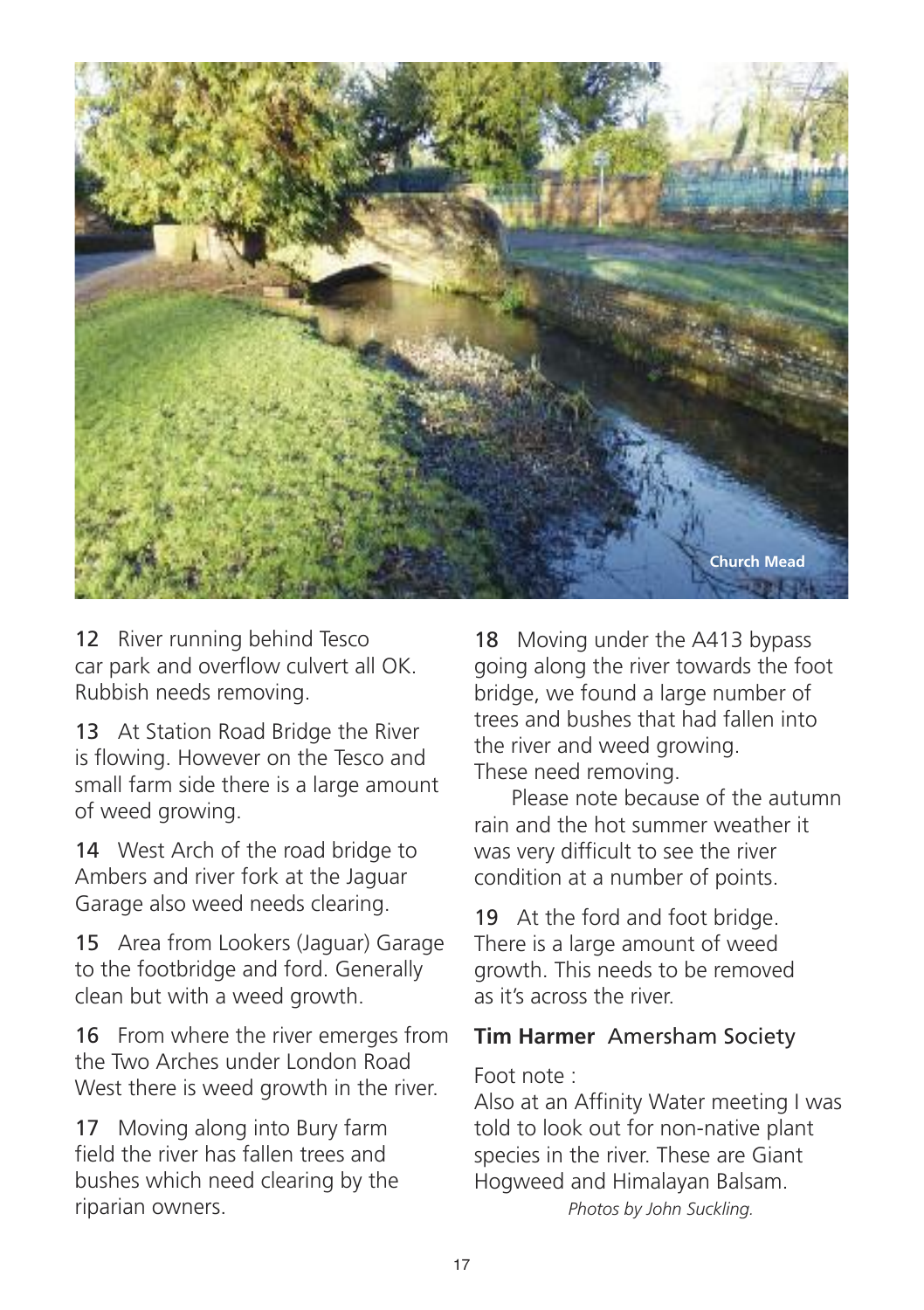# **Museum News**

#### Curator Emily Toettcher reports ...

 We're coming to the end of a record breaking year in the museum! We have welcomed over 9,000 visitors, more than ever before! People of all ages have come to enjoy our refurbished and expanded museum and participate in a wide range of activities. We have been supported by a wonderful team of over 120 volunteers who help in everything that the museum does. Our Friends group has grown to over 270 members who continue to support the museum in a wide range of projects.





Here are some of the highlights from this autumn:

#### **Age Friendly Project**

Throughout this year we have been delivering our Age Friendly project, working with older people in the local community. This project has included visiting care homes to run reminiscence sessions. We have also been running object handling sessions for people who live with dementia, and a Make Your Own Memory Box session in the museum, working with an artist. The project has been supported by the Santander Foundation, Tesco Bags of Help, Chiltern District Council and Amersham Town Council. The feedback from participants has been really positive and this autumn we have been fundraising to further develop the work. In January we will be starting a new strand of the project, which will include



delivering artist-led memory box sessions in care homes and a Reminiscence at Home project, working with people in their own homes to write their life stories.

 If you're interested in helping with this work or know someone who might like to participate, please contact Jane Barnes: jane@amershammuseum.org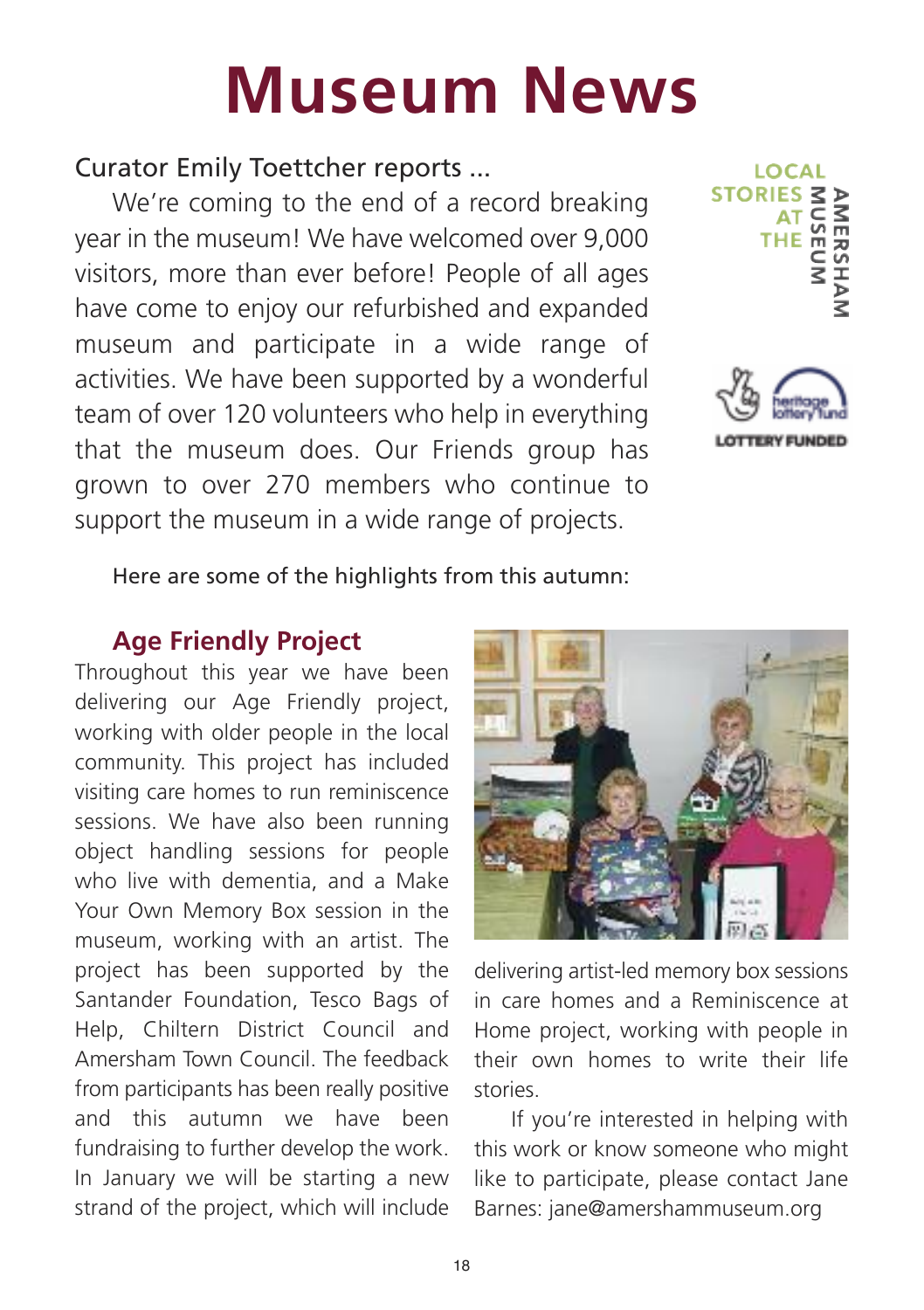

#### **Takeover Day 2018**

This autumn we have completed our annual Takeover Day project. This is a national scheme, designed to encourage initiatives between schools and museums, giving children the opportunity to 'take over' a museum space. This is our fourth consecutive year of a successful partnership with St Mary's Church of England Primary School, working with years 1 and 2. This year the children explored a traditional toys topic. They had opportunities to play with optical toys, movement toys and construction toys from our collection, including those from the local toy factory. They also thought about how to make up games when you have no toys. They made toys of their own and they decorated tea towels to take home, so they could play Kim's Game with their families over Christmas. All 90 visited the museum three times, and on the last visit all their families were invited to visit tool

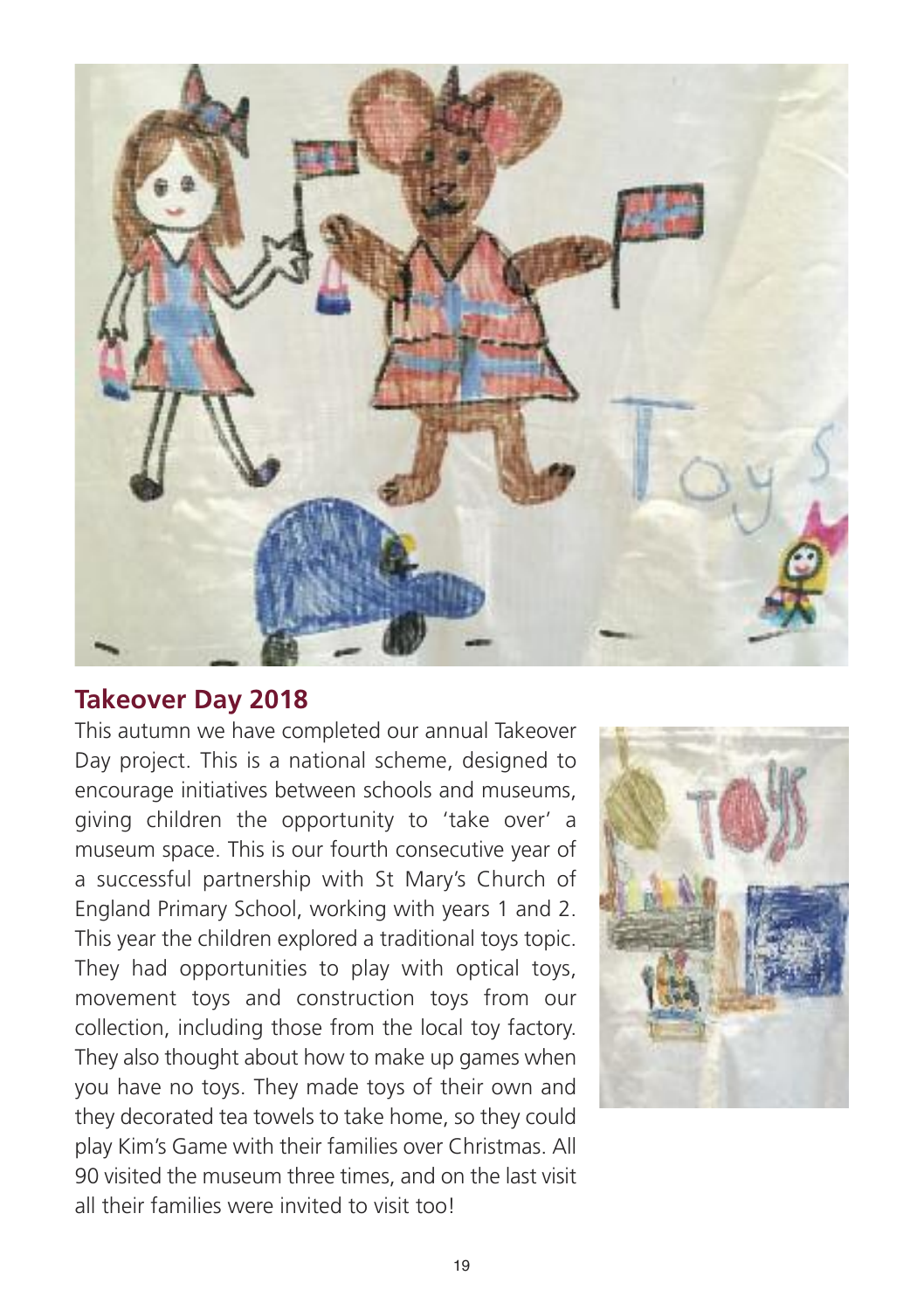

#### **People's Story of Amersham Project**

Our People's Story of Amersham project aims to share the 20th century stories of our local area with our community. With the support of the Heritage Lottery Fund, over the last 18 months we have been running a wide range of workshops and activities with schools, families and older people. This autumn we have been really busy working with Stony Dean School, St Mary's Church of England Primary School and Elangeni School to deliver artist-led history workshops, linked to the National Curriculum. Stony Dean looked at local resident Robin Reid and his fossil collection. They worked with an artist to make a mosaic that will be *Mosaic artist Andrew Wynne*

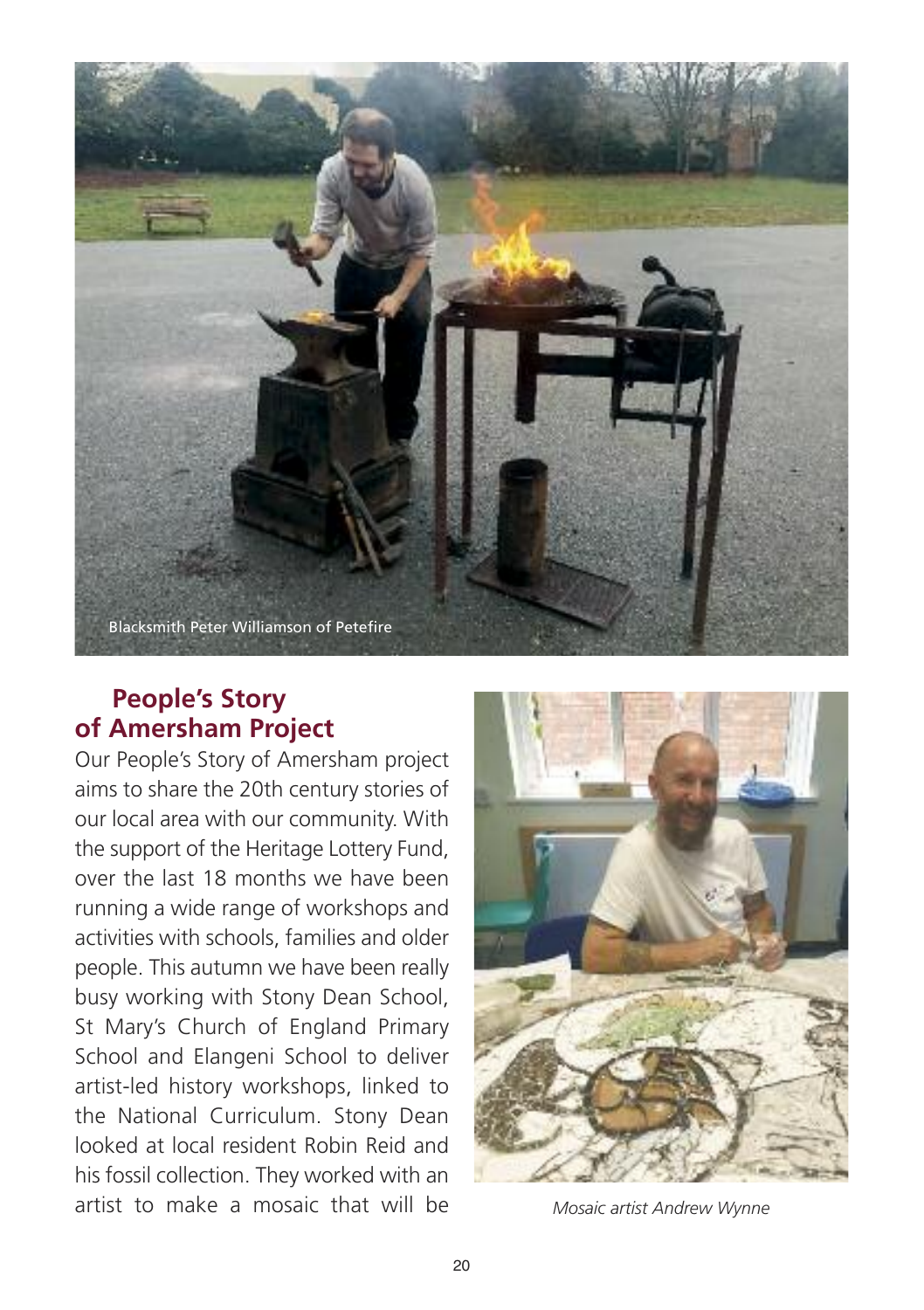displayed in the school grounds. Years 5 and 6 at St Mary's Church of England looked at the story of Victorian Amersham and the arrival of the railway. They then worked with a blacksmith – who brought his portable forge into school – to create a sculpture to be displayed in the school grounds. All the children at Elangeni are working with an illustrator to create a magical story about travelling through time in Amersham, with Robin Reid as their guide. Each year group is writing and illustrating stories, to feature in a book for World Book Day in March.



 The People's Story programme will continue until Spring 2019, when we hope to bring together all of our learning and work from the project in a Mobile Museum. We're currently working to source the vehicle that will be transformed into a fantastic museum that travels around the local area. We hope to launch the vehicle in April.

 If you would like to find out more or get involved in its production please email emily@amershammuseum.org

#### **Coming up in 2019**

We have recently been gifted three paintings by Austrian artist Marie-Louise von Motesiczky from the Marie-Louise von Motesiczky Charitable Trust. With support from the Trust, the paintings are being reframed and hung and will be on display from the beginning of our 2019 season. There will be a programme of talks and workshops to celebrate their arrival.

We were delighted to receive £7,500 from the Heritage Lottery Fund for our Amersham's Women at War project. The project involves research into the women who campaigned for suffrage and supported the war effort and will result in the publication of a book, a series of talks, seminars, school visits and an open day to coincide with Women's History Month in March 2019.

Our exhibitions programme for 2019 includes: exhibits linked to our Women at War programme in the spring; an exhibition about social housing and migration in the summer, and an autumn programme focusing on Arts & Crafts architecture.

In the new year we will continue our Friday morning Chiltern Club of Arts sessions; free, pre-booked sessions to find out about the work of local craftspeople and then try out their crafts for yourself.

Throughout the year we will continue to run our after-school art club for 7 – 11 year olds, our Young Curators programme for 14 – 18 year olds, and drop inworkshops and crafts and families. There will also be talks and workshops for adults.

 To find out more or get involved as a volunteer go to :

www.amershammuseum.org or email Emily@amershammuseum.org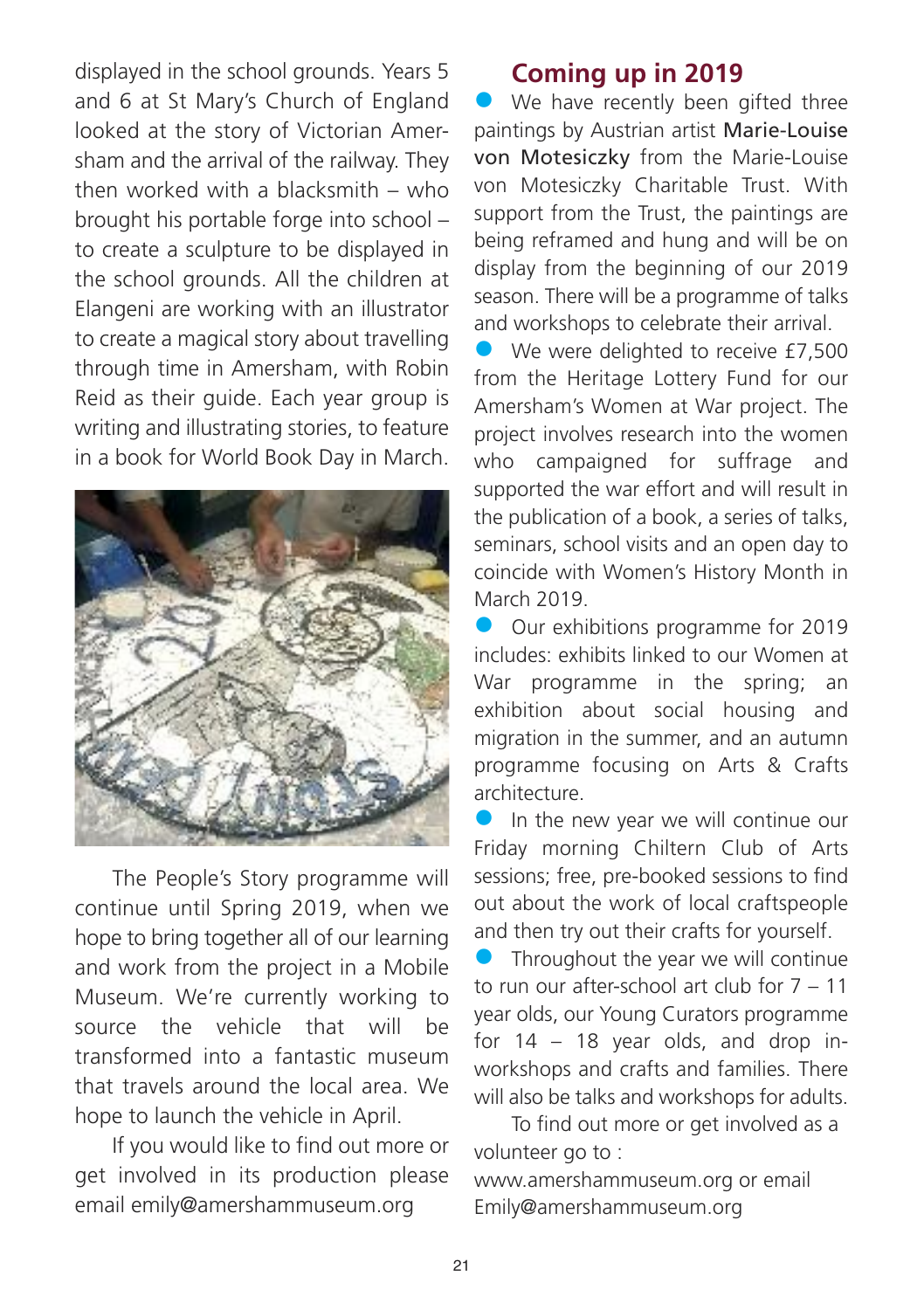# **New Map for Old Town**

Whilst many old market towns nowadays have a town map posted for visitors and residents better to appreciate the local architecture and history, Peter and Marian Borrows noticed that Amersham had no such thing.

 Peter soon persuaded the Committee of the Amersham Society that this omission should be remedied, and he ably took charge of a project that came to full fruition on Heritage Day in September 2018.

 It was quickly resolved that Amersham's map would major not so much on personalities or events in the history of the town but on the buildings themselves and a working group of Peter and three helpers set about the task of realising this vision.

 Yes, the Tyrwhitt-Drakes and the Lollards would be mentioned but the plan was to show in drawings some of the town's best-loved and most interesting old buildings.



*Peter Borrows addressing visitors at the unveiling ceremony*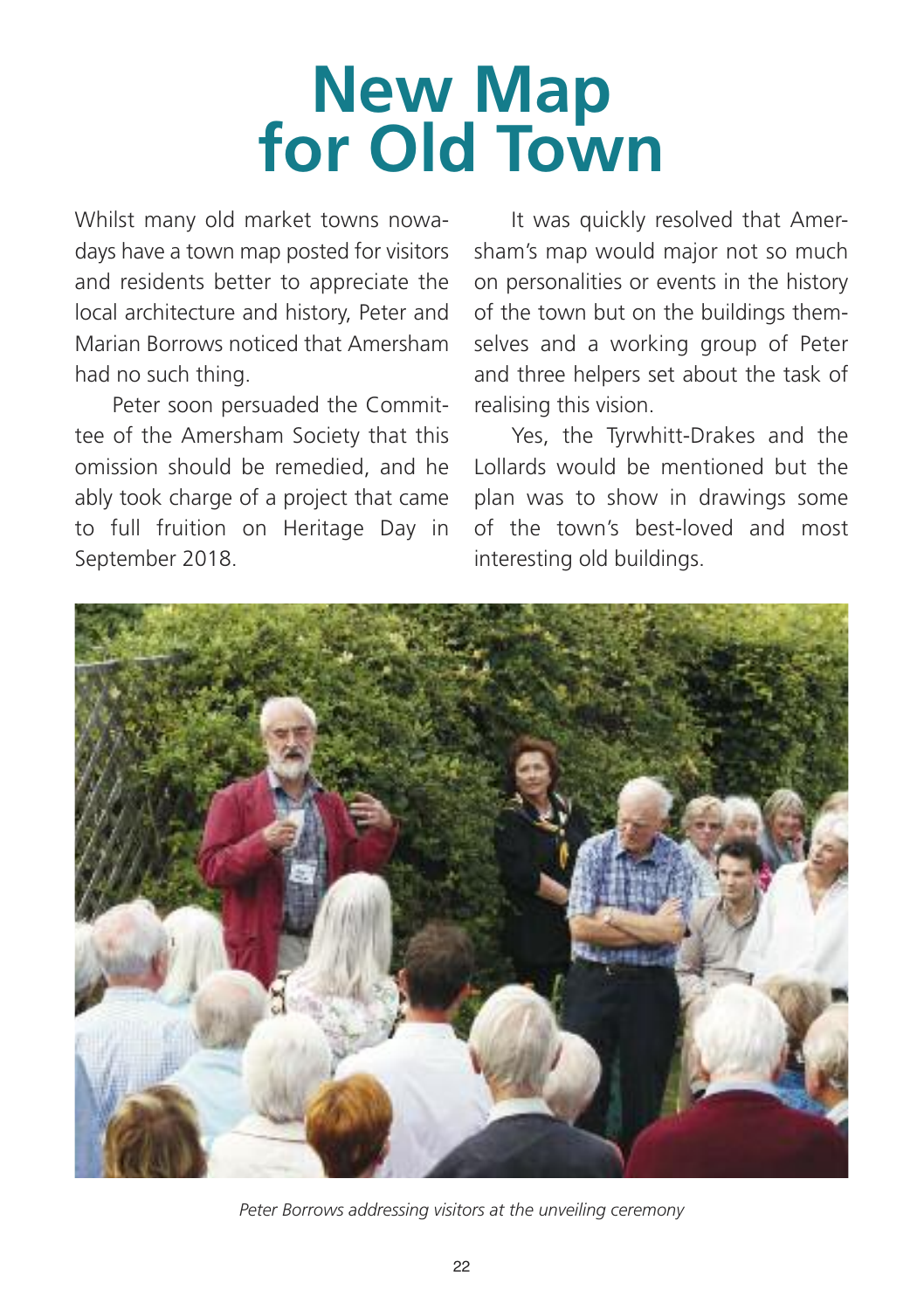One copy of the Map was to be sited at the front of the Memorial Garden and the other in the carpark and together they would enable those exploring the town on foot to discover not only the High Street but also the hidden corners of the old town.

In the first week of September a

special Preview evening was held at Amersham Museum to enable members to come and see a proof of the map up close before the real thing was to be unveiled the following weekend. Over 130 members of the Society and Friends of the Museum accepted the invitation and several dozen long-standing residents took the opportunity to join in a pre-prandial guided walk to see their home town through the eyes of Museum volunteer guides, Gary Gotch, Martin Pounce and Stuart Jaggard. It was a

warm evening and Peter Borrows stood on a chair in the Museum Garden to address the assembled throng.

 He outlined the story of the map and, emphasising the little known treasures of the town to be discovered, he asked, *"Who, before today had ever heard of Pondwick's' Meadow or visited it just across the Misbourne from the Museum garden?"* He went on to thank Martin Pounce, Geraldine Marshall Andrew and Edward Copisarow for all their help with deciding the content and writing the copy, Michael Oakenfull, the project's professional illustrator and designer, and the funders of the initiative, the charitable bequest of Dulcie Denison, represented on the evening by her trustees Ann and Peter Cutcliffe, The Chiltern Society,



represented by their Gerneral Secretary David Abbis and his wife and lastly, Amersham Town Council represented by Town Clerk Steve Catanach whose team were installing the maps and stands and Town Mayor Caroline Jones who was set to unveil the finished article, colour printed on aluminium at the Memorial Garden at noon the following Sunday.

**Edward Copisarow**

*Photos by Linda Gould*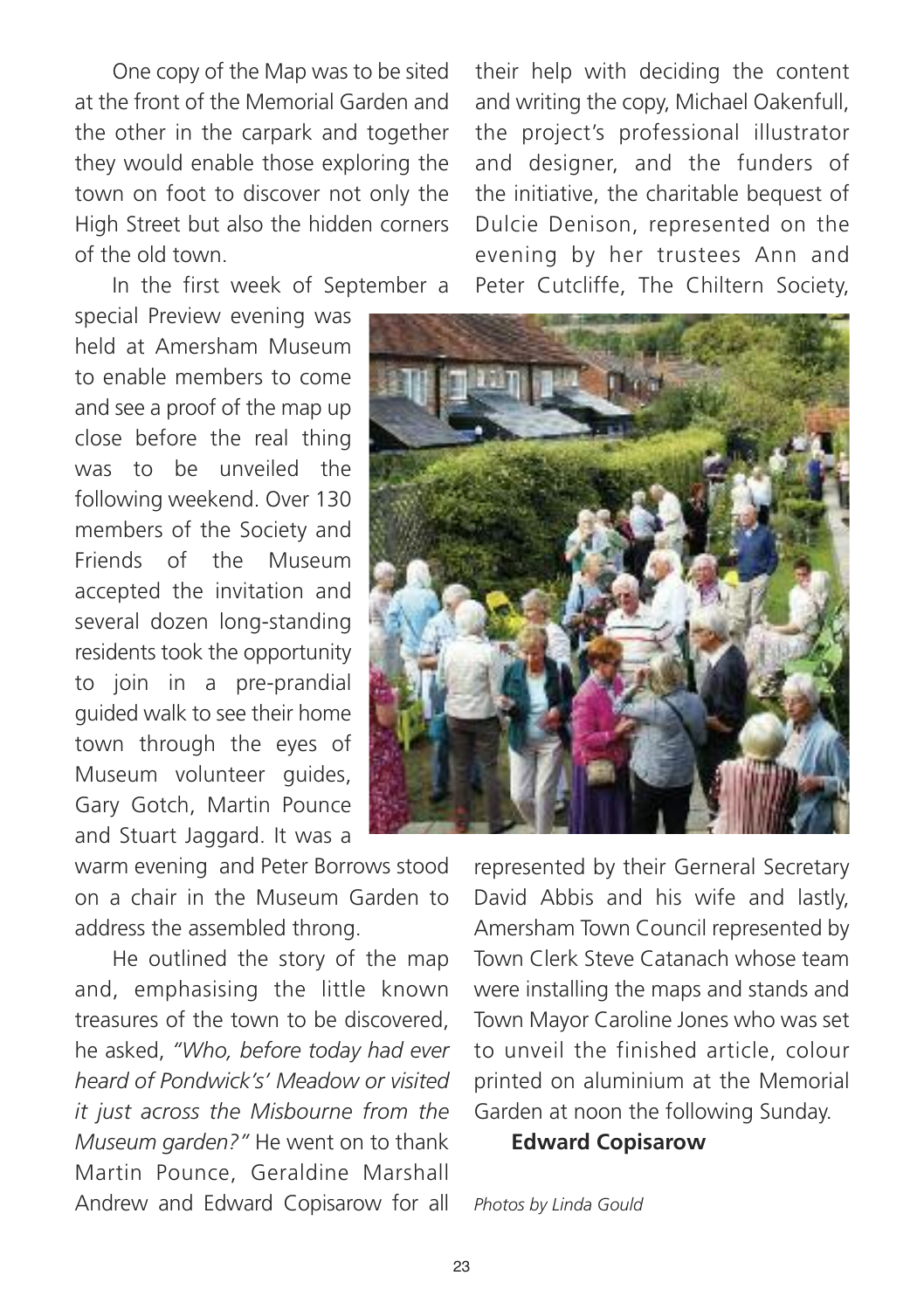

Amersham Memorial Gardens: Centenary of the Great War display. Images supplied by Keith Hoffmeister, Convenor of the Chess Valley U3A Photography Group.



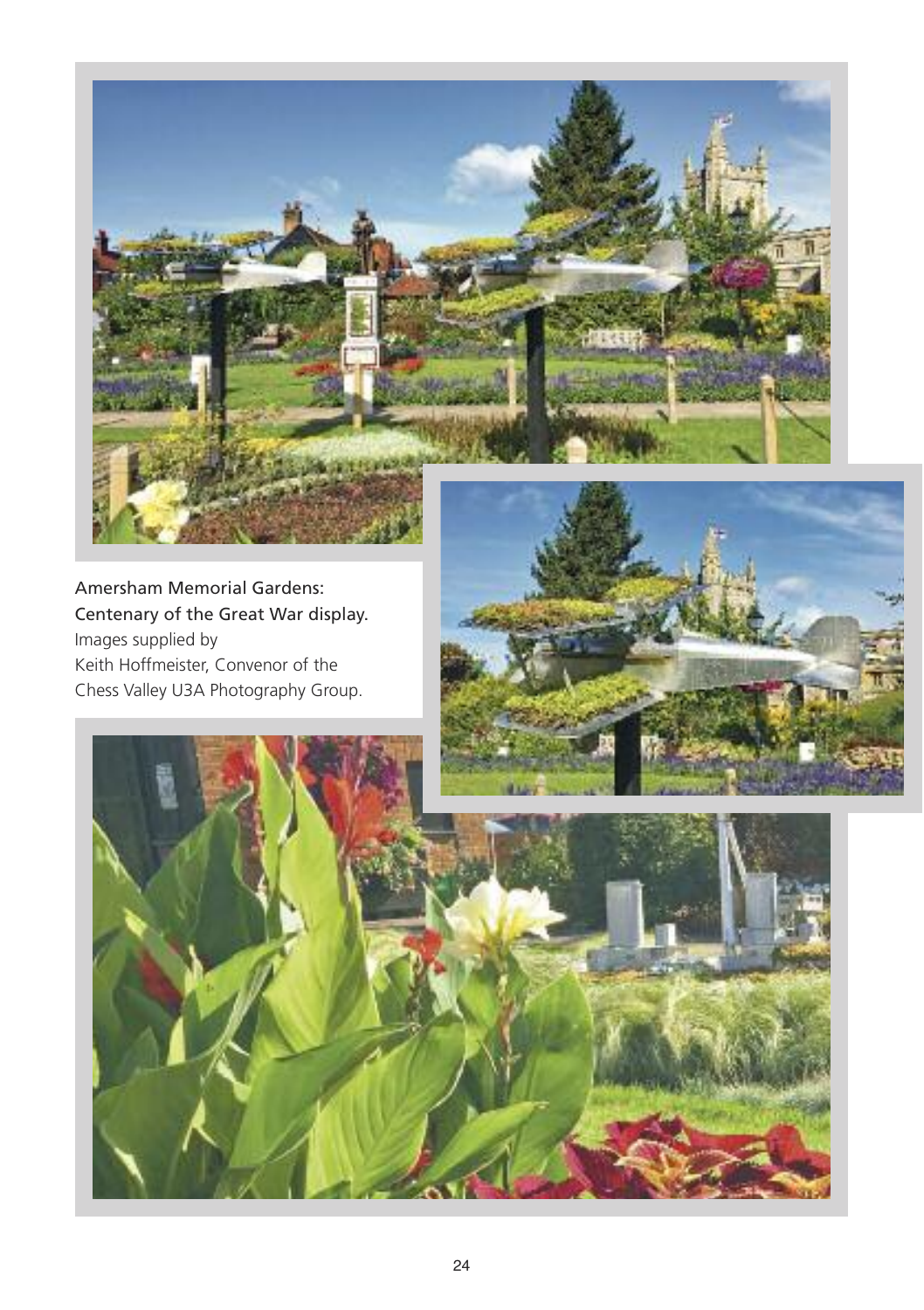